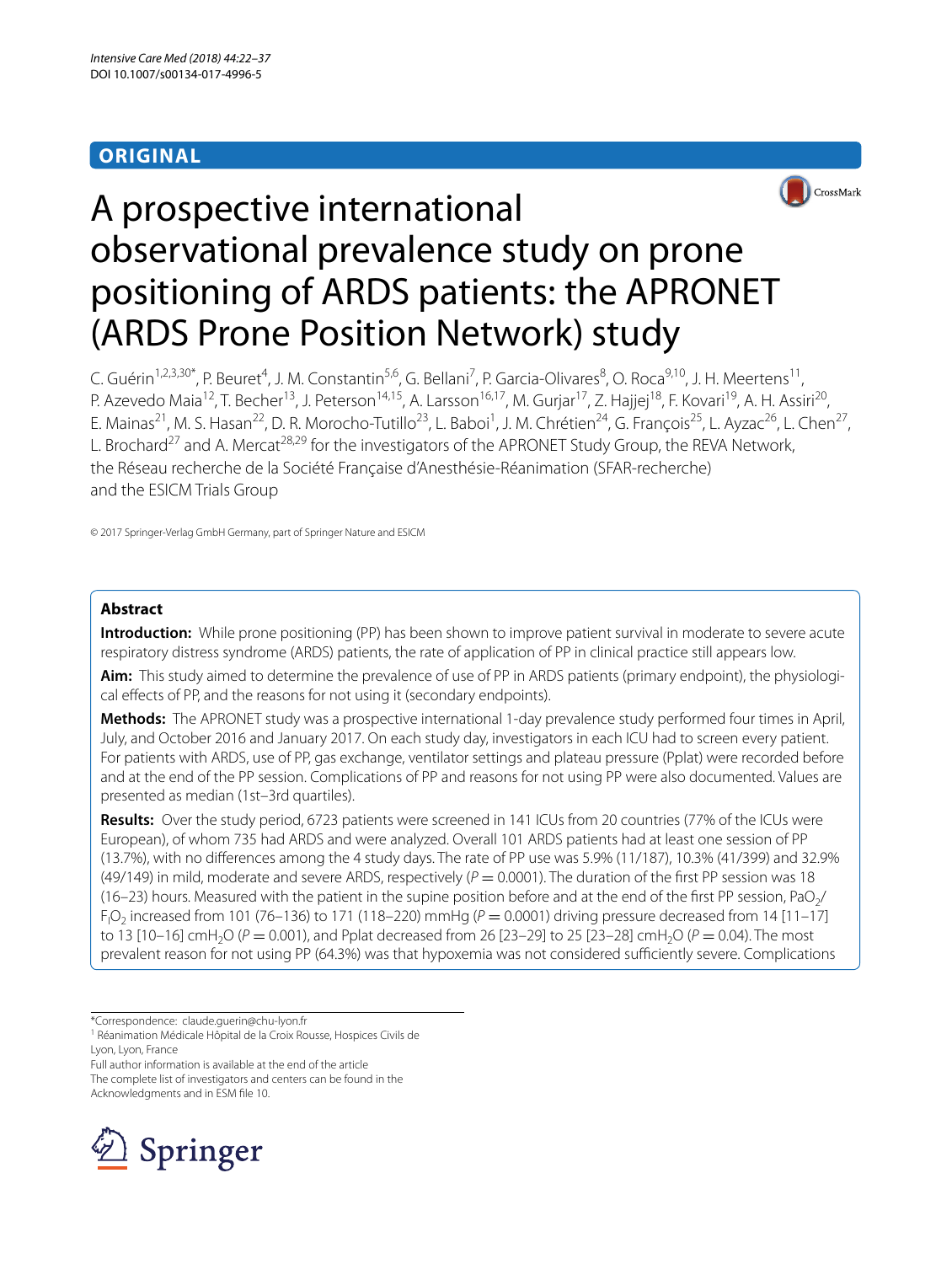were reported in 12 patients (11.9%) in whom PP was used (pressure sores in fve, hypoxemia in two, endotracheal tube-related in two ocular in two, and a transient increase in intracranial pressure in one).

**Conclusions:** In conclusion, this prospective international prevalence study found that PP was used in 32.9% of patients with severe ARDS, and was associated with low complication rates, signifcant increase in oxygenation and a signifcant decrease in driving pressure.

**Keywords:** ARDS, Prone position, Mechanical ventilation, Epidemiology

# **Introduction**

Acute respiratory distress syndrome (ARDS) is still associated with significant mortality  $[1]$  $[1]$ . To date, only three interventions have been proven efficient in improving patient survival [[2\]](#page-15-1), namely lower tidal volume  $(V_T)$  [[3](#page-15-2)] targeting 6 ml/kg predicted body weight (pbw), continuous intravenous infusion of the neuromuscular blocking agent (NMBA) cisatracurium for 48 h [[4\]](#page-15-3) and prolonged sessions of prone positioning  $[5]$  $[5]$ . These two latter interventions were, however, performed in selected ARDS patients, i.e. those with  $PaO<sub>2</sub>/F<sub>1</sub>O<sub>2</sub> < 150$  mmHg. The LUNG SAFE study [\[1\]](#page-15-0), an international prospective epidemiological study conducted in 459 ICUs across the world in 2014, analyzed the treatment of 2377 ARDS patients and found that the above-mentioned interventions had not been widely adopted by clinicians. Specifcally, the median  $V<sub>T</sub>$  was 7.7 ml/kg pbw and irrespective of the severity of hypoxemia, NMBA and PP were used in 37.8 and 16.3% of severe ARDS, respectively. The rate of prone position use was low despite the results of an individual meta-analysis [[6\]](#page-15-5) and a randomized controlled trial [\[5](#page-15-4)] that consistently showed benefts in selected patients. It was hypothesized that this low rate of prone positioning in ARDS patients in the LUNG SAFE study might be due in part to selection bias or a clinicians' perception that the evidence level was weak. It is important to assess the prevalence of proning in ARDS patients to quantify the gap between the reality of daily practice and the use of an efficient intervention, and to identify any barriers that could be overcome. As the LUNG SAFE study was not focused specifcally on ARDS but on acute hypoxemic respiratory failure, and was also not dedicated entirely to prone positioning, its results may have been biased. For this reason, we undertook a prospective observational international study with the primary aim of measuring the prevalence of use of the prone position in ARDS. Our hypothesis was that it was higher than found in the LUNG SAFE study. We based this assumption on the above considerations and on the fact that the publication of the Proseva trial [\[5](#page-15-4)] should be beginning to have an impact on routine clinical practice. Our secondary aims were to identify the reasons for not applying PP, the principal diferences between proned and not proned ARDS patients, the physiologic response to and complications of spending extended periods of time in the prone position,

and the concurrent treatments. This work was presented at the 2017 LIVES ESICM meeting [[7\]](#page-15-6).

# **Methods**

# **Study design**

A 1-day prevalence study was carried out four times: in April 2016, July 2016, October 2016 and January 2017. Each center participated as many times as it could and chose one of four predetermined calendar days (the 5th or 12th or 19th or 26th day of the month) for the study. Because it was a prevalence study, no patient follow-up was mandated. The protocol was drawn up by a steering committee and improved during regular meetings of the Acute Respiratory Failure Section of the European Society of Intensive Care Medicine (ESICM). It had been endorsed by the ESICM clinical trials group. The study was registered at the clinicaltrials.gov website (clinical-Trials.gov identifer: NCT02842788).

### **Selection of intensive care units**

Intensive care units (ICUs) were recruited through the Réseau Européen de Recherche en Ventilation Artifcielle (REVA) network and the Réseau recherche de la Société Française d'Anesthésie-Réanimation (SFAR-recherche) both in France and via the ESICM platform once the APRONET had been was endorsed by the ESICM clinical trials group. The ICUs participated on a voluntary basis in any of the four study times. The list of all registered ICUs on the ESICM platform was sent to the University Hospital of Angers France, where study staff were responsible for the electronic case record form (eCRF) and performed data extraction and management. Each center received a protected account and gained access to the system through an individual password to complete the eCRF. At each participating ICU, one physician was designated as investigator.

#### **Inclusion criteria**

- ARDS criteria according to the Berlin definition [\[8\]](#page-15-7) fulfilled on the day of the study. The onset of ARDS could have been established at any time between ICU admission and the study day, but ARDS criteria had to be met on the study day.
- Age  $\geq$  18 years.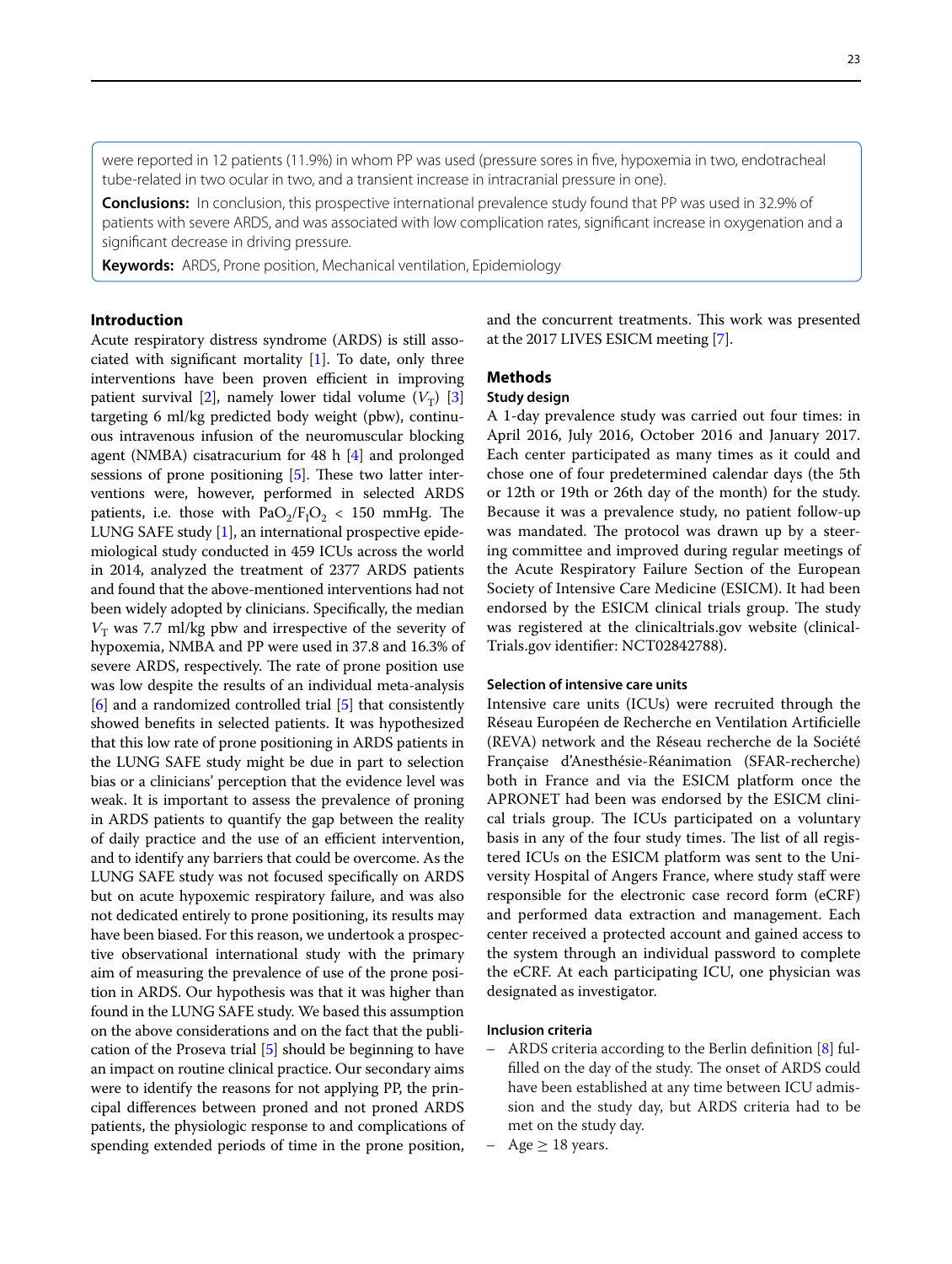Intubated or tracheotomized and mechanically ventilated.

### **Exclusion criteria**

- –– Not intubated on the day of the study.
- –– No ARDS on the day of the study even if ARDS criteria had been fulflled between ICU admission and the study day.

## **Data collection**

On each study day the investigator screened every patient who was present in the ICU for the whole day, and checked for ARDS criteria as defned on the frst page of the eCRF (Fig. 1 ESM). If ARDS criteria were present, the investigator had to complete the following six sections of the eCRF: (1) general characteristics at the time of ICU admission (gender, age, origin, comorbidities, SAPSII score and anthropometric data), (2) ARDS characteristics at the time of study day (date of ARDS diagnosis, ARDS risk factors,  $V_T$ ,  $F_1O_2$ , PEEP and plateau pressure at the time of worst  $PaO<sub>2</sub>/F<sub>I</sub>O<sub>2</sub>$  ratio in the supine position), (3) proning or not, with the reasons for not proning, (4) concurrent treatments for ARDS, (5)  $V_T$ ,  $F_1O_2$ , positive end-expiratory pressure (PEEP), Pa $O_2$ , PaCO<sub>2</sub>, pH and plateau pressure before and after prone positioning, together with the duration of the session (6) complications during the prone position session. The data pertaining to the onset or to the end of the proning session could be recorded on the day before and/or the day after the scheduled study day (Fig. 1 ESM). If more than one proning session was delivered during the whole study period, items 5 and 6 were documented for each session.

#### **Ethical issues**

The protocol was approved by the ethics committee of Lyon, France (IRB identifcation number 9118) on July 9th, 2015. Informed consent was waived according the French law. This approval was valid for all participating centers in France. Centers in other countries obtained authorization to perform the study according to their national regulations. The database was approved by the CNIL in France. No patient personal data was recorded. The patient identification included ICU number, serial inclusion number and, according to local regulations, the frst letter of the last name and frst name.

#### **Funding**

The study was funded by a research grant from the Hospices Civils de Lyon and a research grant from the ESICM clinical trials group.

## **Data analysis**

The variables are presented as median (1st-3rd quartiles) and absolute numbers (with percentages). The main endpoint, the prevalence of use of PP in ARDS patients, was computed for each center as the number of ARDS patients who were proned divided by the total number of ARDS patients in the ICU on the day of the study. The corresponding proportion was expressed together with its 95% confidence interval. The chi-square test was used to look for any trend across the four study days. If no signifcant diferences were found across the four study days, the data were merged for analysis of the secondary endpoints, namely the reasons for not proning, the characteristics of ARDS patients at the time of ICU admission and study inclusion, the physiological efects of the frst proning session, the complications during the frst proning session and the concurrent treatments.

Among the reasons for not proning, we placed special emphasis on oxygenation. Based on the previously reported low rate of PP use in severe ARDS, we were expecting that clinicians would not choose to put patients in the prone position because they would judge the hypoxemia as not severe enough. We assessed the reasons for not proning due to insufficiently severe hypoxemia in diferent ways. First, the rate of use of prone positioning was measured between ARDS stages [[8](#page-15-7)]. Second, we defned patients retrospectively by whether or not they fulflled the criteria of inclusion in the Proseva trial [\[5](#page-15-4)]:  $PaO_2/F_1O_2$  < 150 mmHg, PEEP  $\geq$  5 cm H<sub>2</sub>O, F<sub>1</sub>O<sub>2</sub>  $\geq$  0.60,  $V<sub>T</sub> = 6$  ml/kg pbw on the day of the study. Third, we split the values of  $PaO<sub>2</sub>/F<sub>I</sub>O<sub>2</sub>$  measured on the study days into quintiles and for each of them, we measured the odds ratio (with 95% confdence intervals, 95% CI) of the PP. In each quintile, the odds ratio was analyzed using the *Z* test.

Proned and nonproned patients were further compared between European and non-European countries. Driving pressure was computed as plateau pressure minus PEEP. Groups were compared by using parametric or nonparametric tests as appropriate. Variables before and after the proning sessions were compared by using nonparametric or parametric tests for paired values. Binary multivariate logistic regression analysis was performed on the risk factors for not proning ARDS patients, which was the dependent variable, and adjusted for the ICU. The covariates were those which difered at the threshold of 0.20 in the univariate comparison between proned and nonproned ARDS patients during the four periods.

Only the pertaining to the frst proning session were analyzed because we expected a very low number of patients with more than one proning session during the study period. The patients with additional proning sessions were, however, counted and are reported in the results section. The database was cleared after two sets of queries were sent to the centers and frozen on June 30 2017. The missing data for each variable can be found in Table 1 in the electronic supplementary material (ESM).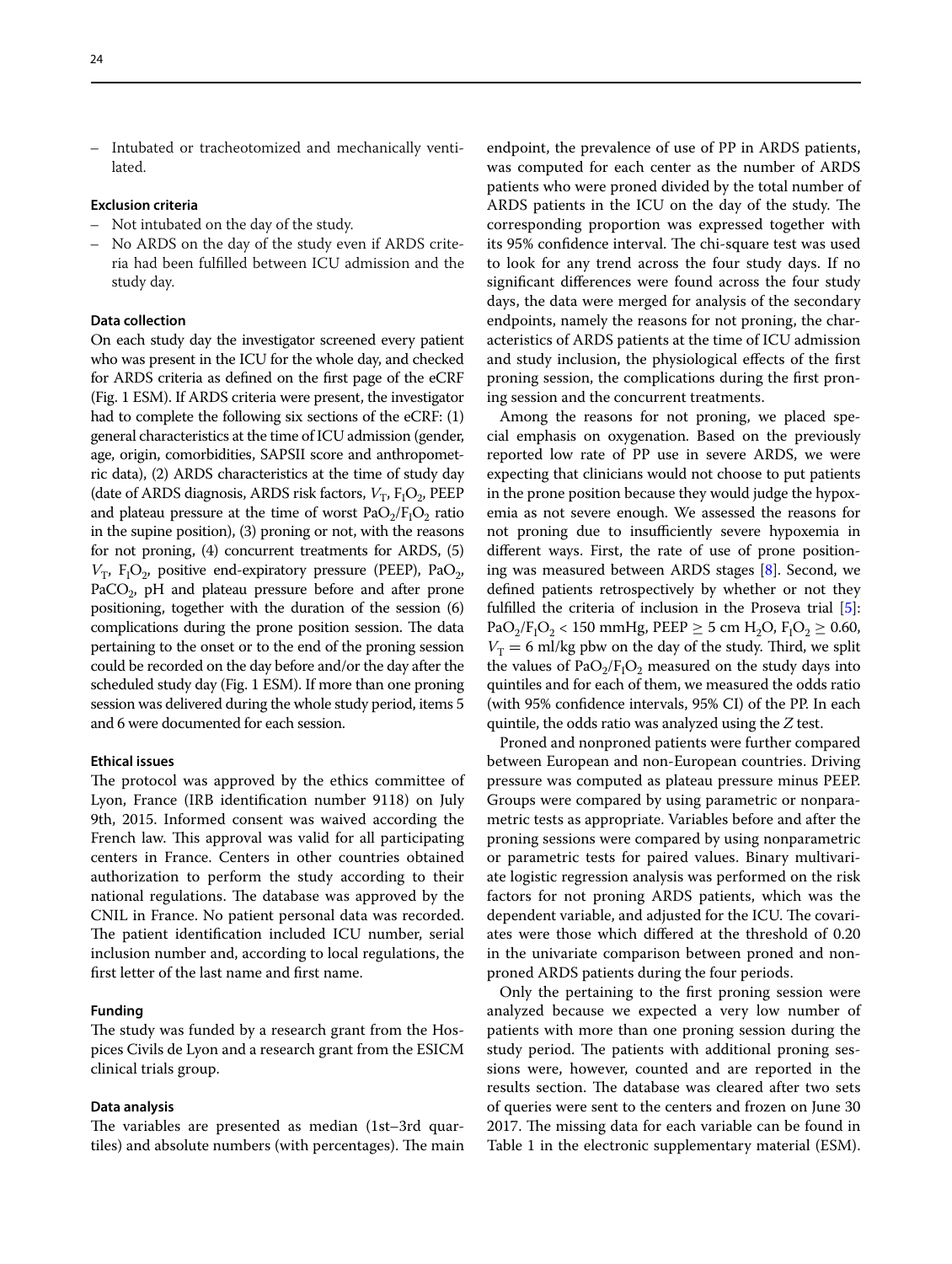They were checked for missing data at random, which was confirmed. The data were analyzed by one person (LA) using SPSS and EpiINFO softwares.  $P < 0.05$  was considered as the threshold of statistical signifcance.

## **Results**

A total of 6,723 patients were screened over the four study days. Of these, 735 patients in 141 ICUs of 20 countries (ESM Table 2) fulflled the criteria of ARDS (Fig. [1](#page-3-0)). ARDS had been diagnosed 4.5 (1-11) days before the study day. The prevalence of ARDS on each study day was 13.3% (11.7–14.9; 240/1808) in April 2016, 8.9% (7.5– 10.3; 143/1611) in July 2016, 9.9% (8.4–11.4; 157/1593) in October 2016 and 11.4% (9.9–12.9; 195/1711) in January  $2017 (P = 0.134).$ 

#### **Prevalence of prone position use**

Over the four study days, 101 ARDS patients underwent at least one session of prone positioning (13.7%). Nine patients had a second proning session on the same study day, the data of which were not analyzed. The prevalence of PP in ARDS patients did not difer signifcantly across study days: it was 13.8% (9.4–18.2; 32/240) in April 2016, 12.6% (7.2–18.0; 18/143) in July 2016, 15.3% (9.7–20.9; 24/157) in October 2016 and 13.8% (9.0–18.6; 27/195) in January 2017 ( $P = 0.83$ ; Fig. 2 ESM). With the four study days merged, the rate of proning use was 5.9% (2.5–9.3; 11/187), 10.3% (7.3–13.3; 41/399) and 32.9% (25.4–40.4; 49/149) in mild, moderate and severe ARDS, respectively  $(P = 0.0001; Fig. 2 ESM)$ . In ARDS patients who met the Proseva criteria as defned for the present study (11.2% of the whole cohort), the rate of proning was 40.2% (29.6– 50.8; 33/82) versus 10.4% (8.1–12.7; 68/653) in those who did not meet the Proseva criteria  $(P = 0.0001)$ .

<span id="page-3-0"></span>

#### **Reasons for not proning**

The reasons for not proning are listed in Table [1.](#page-4-0) The primary reason, which accounted for 64.3% of cases, was clinicians' assessment of hypoxemia as not severe enough to justify proning. Its frequency was signifcantly lower in severe ARDS than in mild or moderate ARDS. The distribution of patients across the five quintiles of  $PaO_2/F_1O_2$  showed that 50.8% of patients with  $PaO_2$ /  $F<sub>I</sub>O<sub>2</sub>$  < 138 mmHg received proning (Fig. [2\)](#page-4-1). The quintile with  $PaO_2/F_1O_2 < 100$  mmHg was associated with a significant (fvefold) likelihood of proning whilst above a threshold of 139 mmHg, there was a signifcant probability of not proning (Fig.  $2$ ). The second most commonly occurring reason for not proning was having mean arterial pressure lower than 65 mmHg (5.7%) followed by end-of-life decision (4.2%), both of which were signifcantly more frequent in severe ARDS than in mild or moderate ARDS. The other reasons accounted for less than 4% of the total number of reasons and did not difer among the three stages of ARDS, with the exception of abdominal problems which were cited more often in severe ARDS. In patients meeting the Proseva criteria, the reasons for not proning were insufficiently severe hypoxemia, chest trauma and end-oflife decision (Table 3 ESM).

The patients who were proned differed from those who were not proned in higher frequency of ARDS originating from pneumonia, more severe hypoxemia, higher PEEP and higher plateau pressure at the time of inclusion (Table  $2$ ). The multivariate logistic regression analysis found that  $PaO_2/F_1O_2 < 150$  mmHg,  $V_T < 6$  ml/kg pbw and PEEP > 10 cm  $H_2O$  at the time of inclusion were signifcantly associated with a lower probability of prone positioning not being used, i.e. with a greater likelihood of proning. Conversely, the higher the SAPS II and the higher the plateau pressure, the greater the probability of proning not being used (Table [3\)](#page-6-0).

#### **Physiological response to the session in prone position**

The duration of the first prone positioning session over the four study days was 18 (16–23) hours without interruption.

Measured with the patient in the supine position before and after the first PP session,  $PaO<sub>2</sub>/F<sub>1</sub>O<sub>2</sub>$  increased from 101 (76–136) to 171 (118–220) mmHg (*P* = 0.0001) and driving pressure and Pplat decreased from 14 (11–17) to 13 (10–16) cmH<sub>2</sub>O ( $P = 0.001$ ) and from 26 (23–29) to 25 (23-28) cmH<sub>2</sub>O ( $P = 0.04$ ), respectively (Table 4 ESM). PaCO<sub>2</sub> and  $V_T$  did not change and PEEP was essentially the same in the supine and prone positions (Table 4 ESM).

#### **Complications of the prone position session**

Complications related to sessions of prone positioning were reported in 12 of the 101 proned patients (11.9%)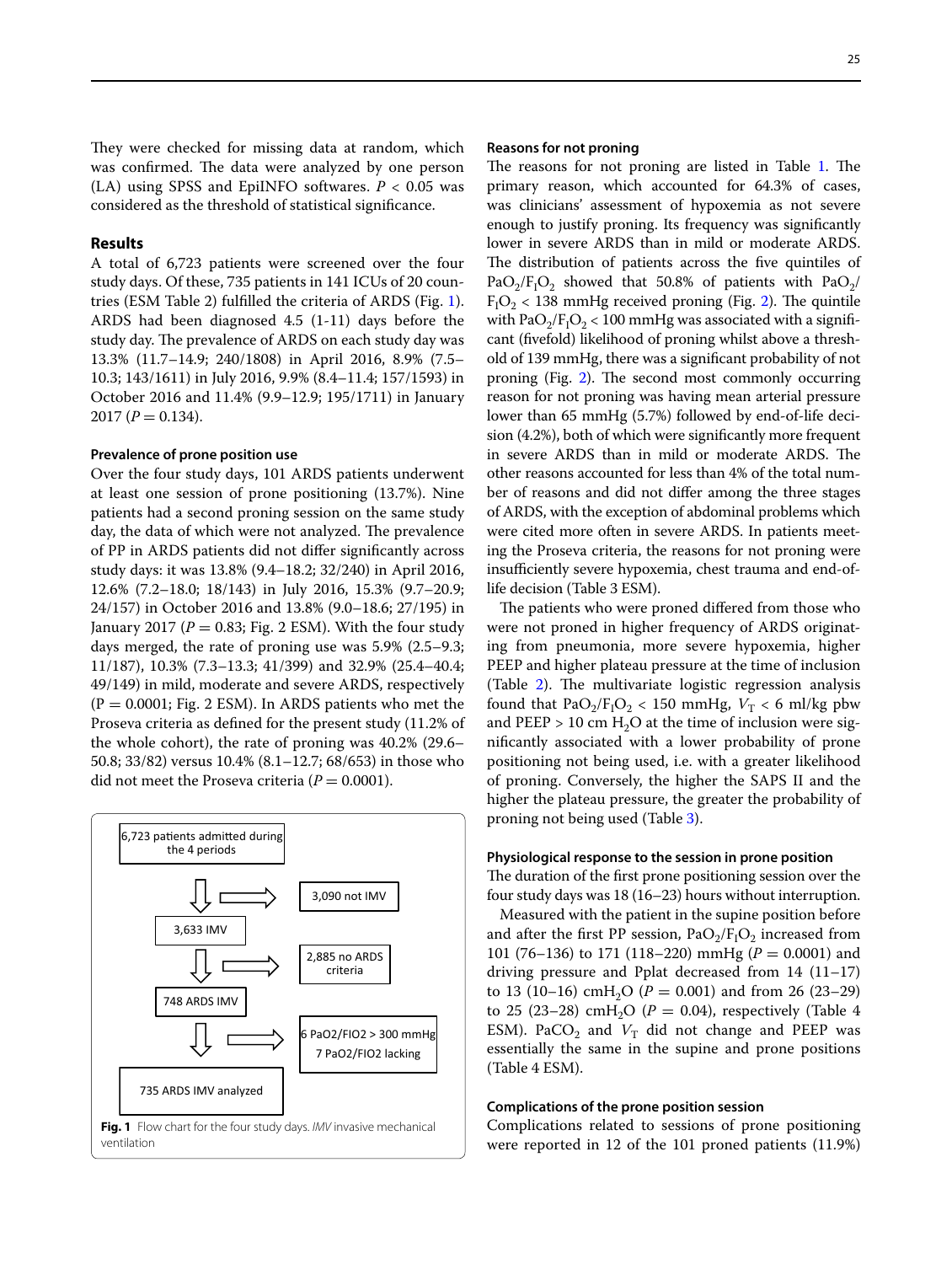| <b>Reason</b>                                     | Mild ARDS $(n = 197)$ | <b>Moderate ARDS</b><br>$(n = 417)$ | <b>Severe ARDS</b><br>$(n = 120)$ | <b>All ARDS stages</b><br>$(n = 734)$ | P value between ARDS<br>stages |
|---------------------------------------------------|-----------------------|-------------------------------------|-----------------------------------|---------------------------------------|--------------------------------|
| Hypoxemia not severe<br>enough                    | 158 (80.2)            | 286 (68.6)                          | 28 (23.3)                         | 472 (64.3)                            | < 0.0001                       |
| $MAP < 65$ mmHq                                   | 2(1.0)                | 15(3.6)                             | 25(20.8)                          | 42(5.7)                               | < 0.0001                       |
| End of life decision                              | 6(3.0)                | 11(2.6)                             | 14(11.7)                          | 31(4.2)                               | < 0.0001                       |
| Tracheotomy                                       | 4(2.0)                | 11(2.6)                             | 6(5.0)                            | 21(2.9)                               | 0.20000                        |
| Abdominal problem                                 | 2(1.0)                | 9(2.2)                              | 7(5.8)                            | 18(2.5)                               | 0.02250                        |
| Weaning from mechan-<br>ical ventilation          | 5(2.5)                | 11(2.6)                             | $\mathbf 0$                       | 16(2.2)                               | 0.20100                        |
| <b>ECMO</b>                                       | 6(3.0)                | 5(1.2)                              | 3(2.5)                            | 14(1.9)                               | 0.25800                        |
| <b>Elevated ICP</b>                               | 3(1.5)                | 9(2.2)                              | $\overline{0}$                    | 12(1.6)                               | 0.25660                        |
| Pneumothorax                                      | 3(1.5)                | 7(1.7)                              | 1(0.8)                            | 11(1.5)                               | 0.79760                        |
| Unstable bone fracture                            | 2(1.0)                | 6(1.4)                              | 1(0.8)                            | 9(1.2)                                | 0.82650                        |
| Sternotomy                                        | 4(2.0)                | 3(0.7)                              | 1(0.8)                            | 8(1.1)                                | 0.32940                        |
| Workload                                          | $\overline{0}$        | 6(1.4)                              | 2(1.7)                            | 8(1.1)                                | 0.22180                        |
| Face trauma                                       | 0                     | 3(0.7)                              | 3(2.5)                            | 6(0.8)                                | 0.05330                        |
| Not responsive to<br>previous proning<br>sessions | $\mathbf 0$           | 4(1.0)                              | 2(1.7)                            | 6(0.8)                                | 0.24730                        |
| Obesity                                           | $\mathsf{O}\xspace$   | 3(0.7)                              | 2(1.7)                            | 5(0.7)                                | 0.21410                        |
| Hemoptysis                                        | $\overline{0}$        | 1(0.2)                              | 2(1.7)                            | 3(0.4)                                | 0.05597                        |
| Staff undertrained                                | $\mathbf 0$           | 1(0.2)                              | 2(1.7)                            | 3(0.4)                                | 0.05597                        |
| Deep venous throm-<br>bosis                       | 1(0.5)                | $\mathbf 0$                         | 1(0.8)                            | 2(0.3)                                | 0.23150                        |
| Chest trauma                                      | 1(0.5)                | $\circ$                             | 1(0.8)                            | 2(0.3)                                | 0.23150                        |
| Surgery                                           | $\mathbf 0$           | $\mathbf 0$                         | 1(0.8)                            | 1(0.1)                                | 0.07700                        |
| Other                                             | $\mathbf 0$           | 26(6.2)                             | 18 (15.0)                         | 44(6.0)                               | 0.00010                        |

<span id="page-4-0"></span>**Table 1 The 734 reasons for not proning 634 ARDS patients**

Values are counts of complications (percentage points over the total number of complications per group)

*MAP* mean arterial pressure, *ECMO* extracorporeal oxygenation membrane, *ICP* intracranial pressure



<span id="page-4-1"></span>**Fig. 2** Odds ratio for the rate of use of prone positioning across PaO<sub>2</sub>/FIO<sub>2</sub> quintiles. \*P < 0.0001 for total prone group ( $\chi^2$  test), <sup>†</sup>P < 0.05, <sup>‡</sup>P < 0.001 (Z test). Squares are odds ratio and horizontal bars joining low to high 95% confdence intervals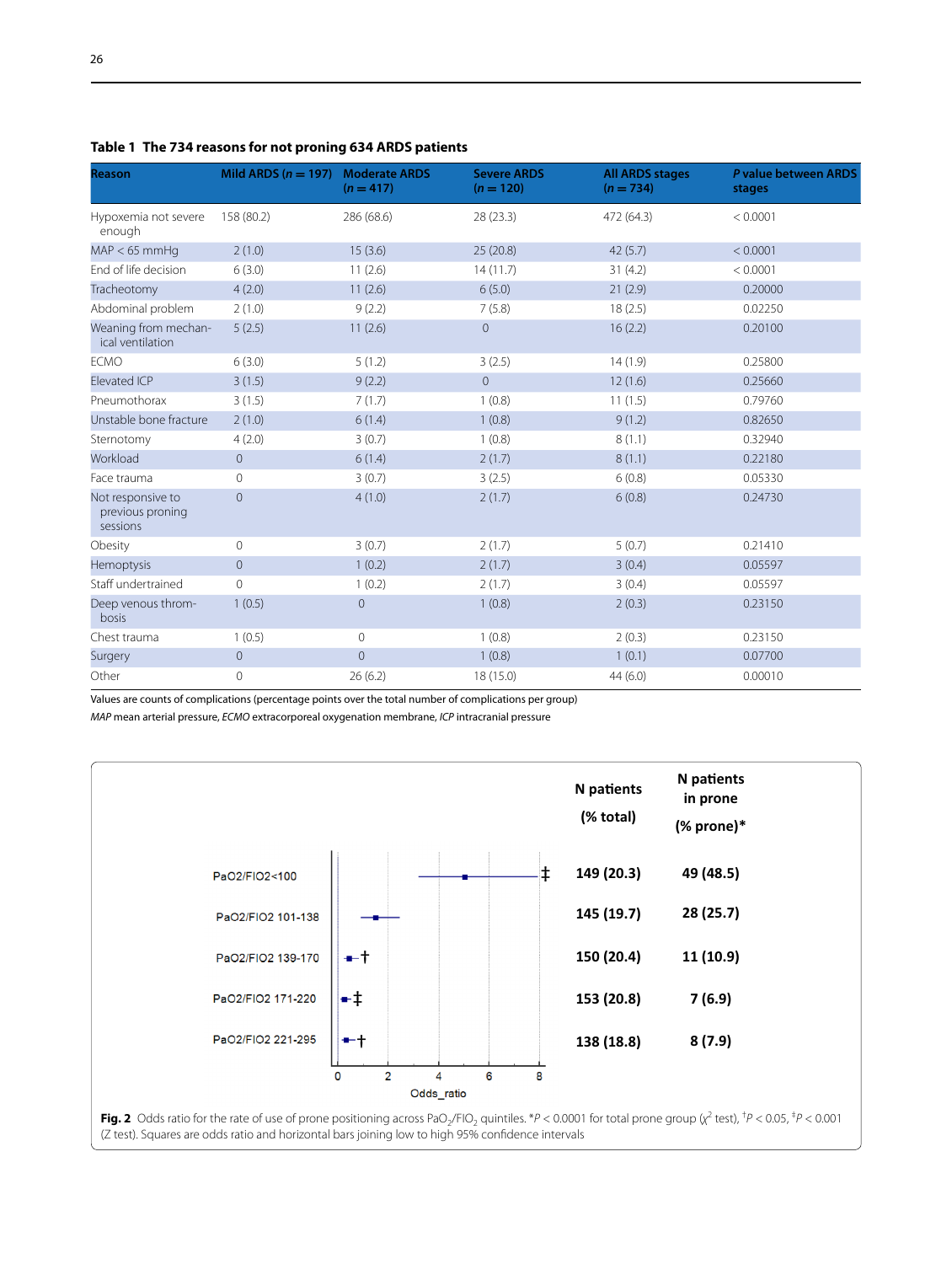|                                                        | Total ( $N = 735$ ) | Not proned ( $N = 634$ ) | Proned ( $N = 101$ ) | P value |
|--------------------------------------------------------|---------------------|--------------------------|----------------------|---------|
| CU admission                                           |                     |                          |                      |         |
| Age, years                                             | $64(52 - 73)$       | $64(53 - 74)$            | $64(48 - 72)$        | 0.255   |
| Gender, male                                           | 486 (66.3)          | 425 (67.1)               | 61(61.0)             | 0.227   |
| Origin of admission                                    |                     |                          |                      |         |
| Emergency room                                         | 262 (35.6)          | 222 (35.0)               | 40 (39.6)            | 0.803   |
| Acute care                                             | 204 (27.8)          | 175 (27.6)               | 29 (28.7)            |         |
| Chronic care                                           | 32(4.4)             | 29(4.6)                  | 3(3.0)               |         |
| Operating room                                         | 86 (11.7)           | 77(12.1)                 | 9(8.9)               |         |
| Pre-hospital                                           | 80 (10.9)           | 68 (10.7)                | 12(11.9)             |         |
| Other                                                  | 71 (9.7)            | 63 (9.9)                 | 8(7.9)               |         |
| SAPSII                                                 | $50(39-62)$         | $50(39-63)$              | $47(37-58)$          | 0.035   |
| Height, m                                              | $1.70(1.64 - 1.76)$ | $1.70(1.64 - 1.76)$      | $1.70(1.63 - 1.78)$  | 0.792   |
| Predicted body weight, kg                              | 66 (60-71)          | 66 (60-71)               | 66 (56-72)           | 0.916   |
| Actual body weight, kg                                 | $77(65 - 87)$       | $77(65 - 87)$            | 80 (64-94)           | 0.311   |
| BMI, kg/m <sup>2</sup>                                 | $26(23-30)$         | $26(23-30)$              | $26(23-34)$          | 0.608   |
| Comorbidities                                          |                     |                          |                      |         |
| Chronic respiratory failure                            | 73 (9.9)            | 64 (10.1)                | 9(8.9)               | 0.858   |
| Chronic kidney disease                                 | 73 (9.9)            | 64 (10.1)                | 9(8.9)               | 0.858   |
| Chronic cardiac failure                                | 50 (6.8)            | 47(7.4)                  | 3(3.0)               | 0.134   |
| <b>Diabetes</b>                                        | 140 (19.0)          | 112 (17.7)               | 28 (27.7)            | 0.020   |
| Immunodeficiency                                       | 157(21.1)           | 137(21.6)                | 20 (19.8)            | 0.794   |
| Onco-hematology                                        | 148 (20.2)          | 131 (20.7)               | 17(16.8)             | 0.424   |
| Chronic liver failure                                  | 23(3.1)             | 22(3.5)                  | 1(1.0)               | 0.349   |
| nclusion                                               |                     |                          |                      |         |
| ARDS risk factor                                       |                     |                          |                      |         |
| Pneumonia                                              | 457 (62.2)          | 380 (59.9)               | 77 (76.2)            | 0.002   |
| Aspiration                                             | 76 (10.3)           | 68 (10.7)                | 8(7.9)               | 0.39    |
| Smoke inhalation                                       | 1(0.1)              | 0(0.0)                   | 1(1.0)               | 0.14    |
| Near drowning                                          | 2(0.2)              | 2(0.3)                   | 0(0.0)               | 1.00    |
| <b>Burns</b>                                           | 5(0.5)              | 5(0.8)                   | 0(0.0)               | 1.00    |
| Systemic disease                                       | 27(3.7)             | 23(3.6)                  | 4(4.0)               | 0.78    |
| Chest trauma                                           | 14(1.9)             | 14(2.2)                  | 0(0.0)               | 0.24    |
| Nonpulmonary sepsis                                    | 65 (8.8)            | 62(9.8)                  | 3(3.0)               | 0.04    |
| Pancreatitis                                           | 11(1.5)             | 10(1.6)                  | 1(1.0)               | 1.00    |
| Multiple trauma                                        | 5(0.7)              | 4(0.6)                   | 1(1.0)               | 0.52    |
| TRALI                                                  | 1(0.1)              | 1(0.2)                   | 0(0.0)               | 1.00    |
| Other                                                  | 46(6.3)             | 43(6.8)                  | 3(3.0)               | 0.21    |
| Unknown                                                | 25(3.4)             | 22(3.5)                  | 3(3.0)               | 1.00    |
| PaO <sub>2</sub> /F <sub>I</sub> O <sub>2</sub> , mmHg | 156 (110-203)       | 160 (120-208)            | $102(80-143)$        | 0.0001  |
| ARDS stage                                             |                     |                          |                      |         |
| Mild                                                   | 187 (25.4)          | 176 (94.1 <sup>a</sup> ) | 11 $(5.9a)$          | 0.0001  |
| Moderate                                               | 399 (54.3)          | 358 (89.7 <sup>a</sup> ) | 41 $(10.3a)$         |         |

<span id="page-5-0"></span>**Table 2 Characteristics of 735 ARDS patients in the proned or not proned group at the time of ICU admission and of inclusion over the four study days**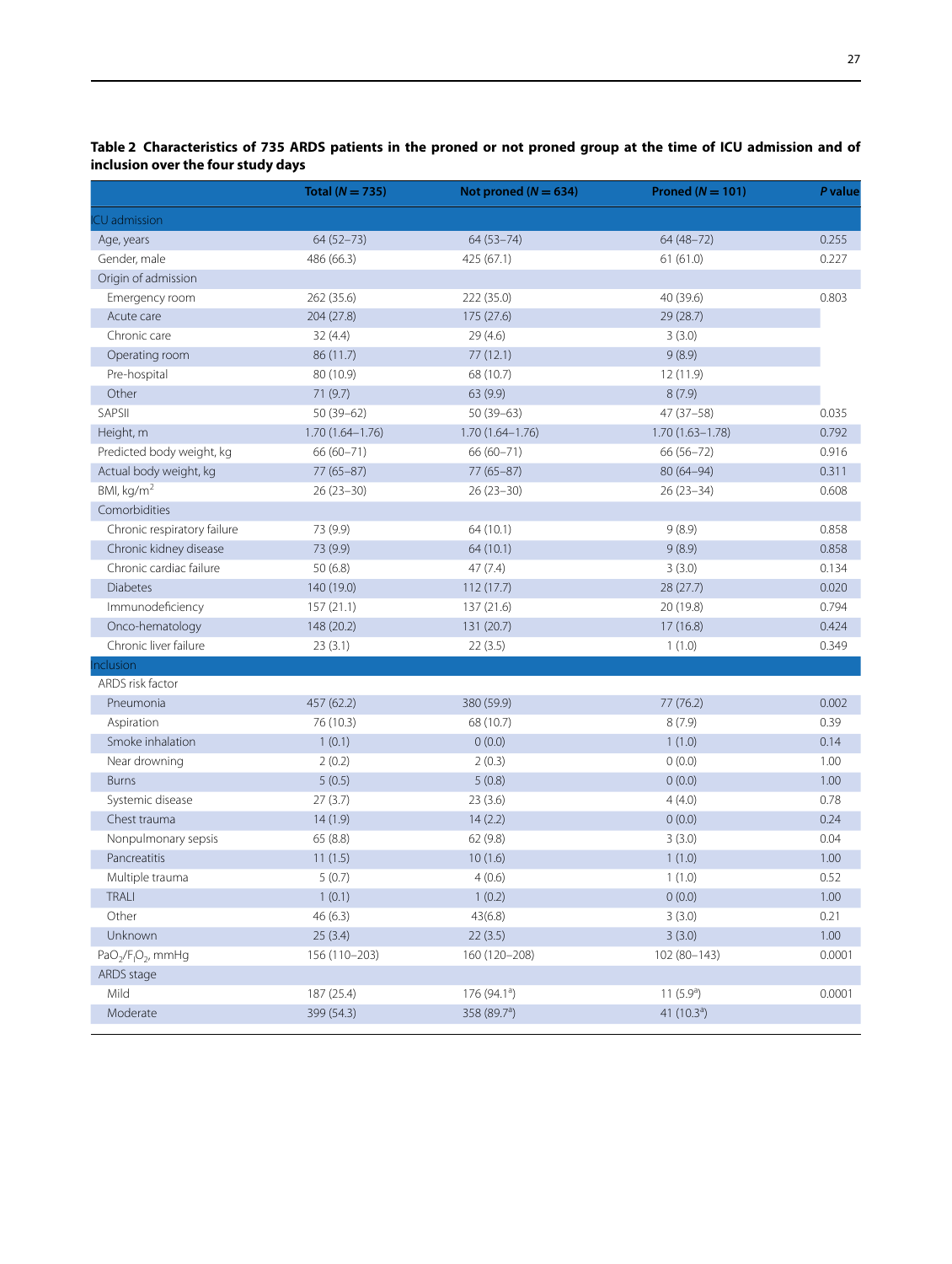# **Table 2 continued**

|                                      | Total $(N = 735)$ | Not proned $(N = 634)$  | Proned ( $N = 101$ )       | P value |
|--------------------------------------|-------------------|-------------------------|----------------------------|---------|
| Severe                               | 149 (20.3)        | 100(67.1 <sup>a</sup> ) | 49 $(32.9)$ <sup>a</sup> ) |         |
| $V_T$ , ml/kg pbw                    | $6.7(5.9 - 7.6)$  | $6.7(6.0 - 7.7)$        | $6.1(5.5 - 7.0)$           | 0.0001  |
| PEEP, cmH <sub>2</sub> O             | $8(6-10)$         | $8(6-10)$               | $12(9-14)$                 | 0.0001  |
| $F_1O_2$ , %                         | $50(40 - 70)$     | $50(40-65)$             | $70(51 - 100)$             | 0.0001  |
| Plateau pressure, cmH <sub>2</sub> O | $23(20-27)$       | $22(19-26)$             | $25(22-28)$                | 0.0001  |
| $\Delta P$ , cmH <sub>2</sub> O      | $13(10-17)$       | $13(10-17)$             | $13(11-16)$                | 0.857   |

Values are median (1st–3rd quartiles) or count (% column). For actual count, see the missing values for each variable in Table 2 of the ESM

Defnition of comorbidities: chronic respiratory failure: long-term home noninvasive ventilation or oxygen supplementation; chronic kidney disease: estimated glomerular fltration rate < 60 ml/min; cardiac failure: dyspnea NYHA stage 3 or 4; diabetes requiring insulin supplementation; immunodefciency: malignant solid tumor or hematologic disease, organ transplant, steroids (for more than 30 days or recent high doses), ongoing chemotherapy or radiotherapy, AIDS, or neutropenia (blood neutrophils less than 500/mm<sup>3</sup>); chronic liver disease: Child C

*ARDS* acute respiratory distress syndrome, *SAPS* simplifed acute physiology score, *BMI* body mass index, *TRALI* transfusion-related acute lung injury, *FI O2* fraction of oxygen in air, *VT* tidal volume, *pbw* predicted body weight, *PEEP* positive end-expiratory pressure, *∆P* driving pressure of the respiratory system

a Among ARDS stage

#### <span id="page-6-0"></span>**Table 3 Results of the multivariate logistic regression analysis on the risk factors for not proning ARDS patients**

|                                                                           | Odds ratio (95% confidence intervals) | P value |
|---------------------------------------------------------------------------|---------------------------------------|---------|
| Diabetes (reference absent)                                               | $0.68(0.40 - 1.17)$                   | 0.16    |
| Immunodeficiency (reference absent)                                       | $1.28(0.71 - 2.28)$                   | 0.41    |
| SAPS II (per point score)                                                 | $1.04(1.03 - 1.05)$                   | 0.0001  |
| Pneumonia (reference absent)                                              | $0.74(0.46 - 1.19)$                   | 0.21    |
| PaO <sub>2</sub> /F <sub>1</sub> O <sub>2</sub> < 150 vs. $\geq$ 150 mmHg | $0.34(0.19 - 0.61)$                   | 0.0001  |
| $F_1O_2$ < 60 vs. $\geq$ 60%                                              | $0.64(0.37-1.13)$                     | 0.13    |
| $V_T < 6$ vs. $\geq 6$ ml/kg pbw                                          | $0.56(0.35 - 0.89)$                   | 0.015   |
| PEEP > 10 vs. $\leq$ 10 cmH <sub>2</sub> O                                | $0.38(0.23 - 0.64)$                   | 0.0001  |
| Plateau pressure (per each cmH <sub>2</sub> O increase)                   | 1.07 (1.04–1.11)                      | 0.0001  |

Odds ratio less than 1 reduces the risk of not being proned and odds ratio greater than 1 increases the risk of not being proned

*SAPS* simplifed acute physiology score, *PaO2* arterial oxygen partial pressure, *FI O2* inspired fraction of oxygen in air, *VT* tidal volume, *PBW* predicted body weight, *PEEP* positive end-expiratory pressure

(ESM Table 5): endotracheal tube-related complications in 2 patients, hypoxemia in 2, ocular complications in 2, pressure sores in 5 and a transient increase in intracranial pressure in 1. One death was notifed, which was not due to the procedure.

#### **Concurrent treatments**

Proned ARDS patients more frequently received vasopressors, inhaled nitric oxide, sedation and neuromuscular blockade than those who were not proned (Table 6 ESM).

## **Discussion**

The main findings of this study are that:  $(1)$  the rate of use of PP was higher than previously reported for severe ARDS in the Lung Safe study, (2) the major reason for not proning was related to the severity of hypoxemia and (3) the rate of complications was much lower than previously reported in trials comparing prone and supine positioning in patients with ARDS or hypoxemic respiratory failure.

This is the first prospective multicenter international study dedicated specifcally to the use of PP in ARDS patients. Previous large observational studies on the practice of mechanical ventilation in the ICU provided some information on the rate of use of proning in ARDS patients (Table 7 ESM). The decline in the use of proning observed between the first  $[9]$  $[9]$  and the second  $[10]$  $[10]$  $[10]$  international survey led by Esteban et al. followed the early negative trials [[11](#page-15-10), [12](#page-15-11)]. However, in spite of the positive signals from individual data meta-analysis  $[6]$  $[6]$  and three most recent trials [[5,](#page-15-4) [13,](#page-15-12) [14\]](#page-15-13), PP was still infrequently used in the subsequent international observational studies  $[1, 15]$  $[1, 15]$  $[1, 15]$  $[1, 15]$ . The LUNG SAFE study extended these results by showing that actually the use of proning depended on the severity of hypoxemia, from 1% in mild to 5.5% in moderate and to 16.3% in severe ARDS [\[1\]](#page-15-0). In the present study, a twofold increase in the rate of use of proning since the LUNG SAFE study was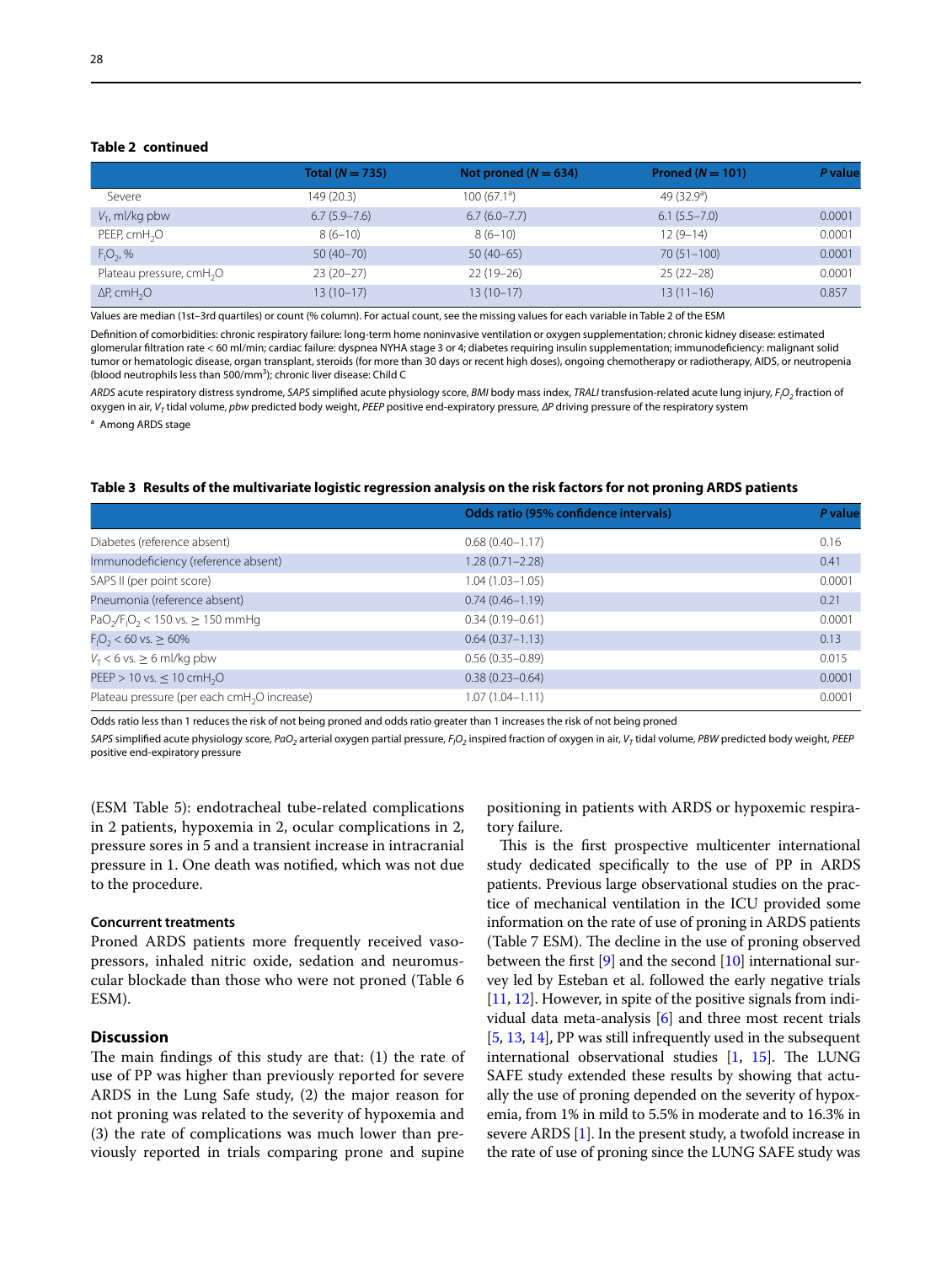observed, with similar increases across the ARDS stages culminating in 32.9% in severe ARDS category and 24% in ARDS patients with  $PaO_2/F_1O_2 < 150$  mmHg + PEEP  $\geq 10$ cm $H_2O$  and  $F_1O_2 \ge 60\%$ . The rate of use of PP was consistent; it did not vary signifcantly across the four study days. The difference in the use of the prone position between LUNG SAFE and the present study may refect a selection bias of centers, as most of the ICUs were located in France, Spain and Italy, where PP has been used for many years in ARDS patients and where most of the large clinical trials on PP have been conducted so far. This is very different from the LUNG SAFE study in which about half of the patients were enrolled in non-European countries. Indeed, a secondary analysis of the LUNG SAFE database [[16](#page-15-15)] has shown that the use of PP in high-income countries is eight times greater in Europe than in the rest of the world. However, we found that the rate of proning use was higher in non-European than in European countries: (28.6 vs. 13%;  $P = 0.019$ ). This is surprising, but should be interpreted with caution, as the proportion of ARDS patients from non-European countries in the present study was small (4.8%) and much lower than in the LUNG SAFE study (46%). One possible explanation for this fnding is that the non-European ICUs in our study are strong believers in prone positioning.

It is possible that our results regarding the rate of use of proning (from data collected 2 years after LUNG SAFE) refect a change in practice. If clinicians are indeed less reluctant to use PP, the reason may be wider better dissemination and a positive perception of the results of the last trial  $[5]$  $[5]$ . The Proseva trial showed a significantly improved beneft-to-risk ratio of using PP, a fnding that should make clinicians keener to implement this strategy in their ICU. However, this does not explain why the proportion of patients with severe ARDS in whom prone positioning was used was not higher in the present study. The best Pa $O_2$ -to- $F_1O_2$  ratio to use as threshold in determining the indication fore prone positioning is still being debated. The meta-analysis based on individual data found benefit for ARDS patients with  $PaO<sub>2</sub>/F<sub>1</sub>O<sub>2</sub> < 100$  mmHg [\[6](#page-15-5)], in line with a meta-analysis based on grouped data [[17](#page-15-16)], whilst for the Proseva trial, the beneft was obtained below 150 mmHg [[5\]](#page-15-4). The mean PaO<sub>2</sub>-to-F<sub>I</sub>O<sub>2</sub> ratio at the time of randomization in this trial was 100 mmHg for both groups in the Proseva trial [\[5](#page-15-4)]. However, survival was better in the prone group than in the supine group over the whole 49–150-mmHg range of Pa $O_2/F_1O_2$  at the time of randomization [[5](#page-15-4)]. Further grouped-data meta-analyses confrmed the beneft of proning in patients with moderate to severe ARDS  $[18, 19]$  $[18, 19]$  $[18, 19]$  $[18, 19]$ . The multivariate analysis of the present data showed that a Pa $O_2$ -to- $F_1O_2$  ratio < 150 mmHg had the lowest odds ratio for prediction of the risk of not being proned. In the present study, 40.2% of the patients

meeting the Proseva criteria were proned. This means that 49 patients who fulflled those criteria were not placed in the prone position. It should be mentioned that our study design obviously did not replicate the Proseva trial. Of note, neither the exclusion criteria of the Proseva trial nor the 12–24-h stabilization period were satisfed by our study design.

The primary reason for not proning ARDS patients in the present study was related to clinicians' judgment of hypoxemia as not being severe enough to justify PP for that specifc patient. As would be expected, this reason was observed signifcantly less frequently in patients with severe ARDS than in those with mild or moderate ARDS. The fact that, even in severe ARDS, many clinicians rated the hypoxemia not severe enough to justify proning suggests that PP is still viewed as a rescue maneuver. However, PP is a method to prevent/attenuate ventilator-induced lung injury [[20\]](#page-15-19) and to improve/stabilize hemodynamics [\[21](#page-15-20)] and therefore should be applied irrespective of the level of hypoxemia, at least in the subgroup of patients with a PaO<sub>2</sub>-to- $F_1O_2$  ratio < 150 mmHg, in whom beneft was shown. Furthermore, defning ARDS as severe only on the basis of the level of hypoxemia may not be enough. Even if it is true that, on average, the amount of lung tissue increased with the severity of hypoxemia [\[22](#page-15-21)], for a given patient the relationship between excess in lung tissue volume and hypoxemia may be less strong. Therefore, and from the specific perspective of PP, other markers for ARDS severity could be used, such as lung morphology as assessed on the CT scan. Further studies are needed to better defne ARDS severity and investigate specifc interventions such as PP [ $23$ ]. The second most important reason for not proning patients with severe ARDS was hemodynamic instability. This finding suggests that the possible hemodynamic benefts of proning [[24\]](#page-15-23) are still widely unknown among ICU physicians. The other reasons for not using prone positioning were rare, less than 5%. However, the fact that ECMO was the reason for not proning in 1.9% of the cases be related to the rate of use of ECMO in our study, which was half that in the LUNG SAFE study. Obesity was a reason for not using prone positioning in fve patients in the present study. However, it has been shown that obese patients can not only be turned prone safely but also beneft from proning more than the non-obese in terms of oxygenation  $[25]$ . An increase in the use of proning to treat patients with ARDS may result from evidence showing that using criteria other than oxygenation in deciding whether to prone patients, such as the focal morphological kind of ARDS [\[26](#page-15-25)], may be benefcial to the patients. Given that hemodynamic problems are also cited as a reason for not placing patients in the prone position, further data should be provided to confrm the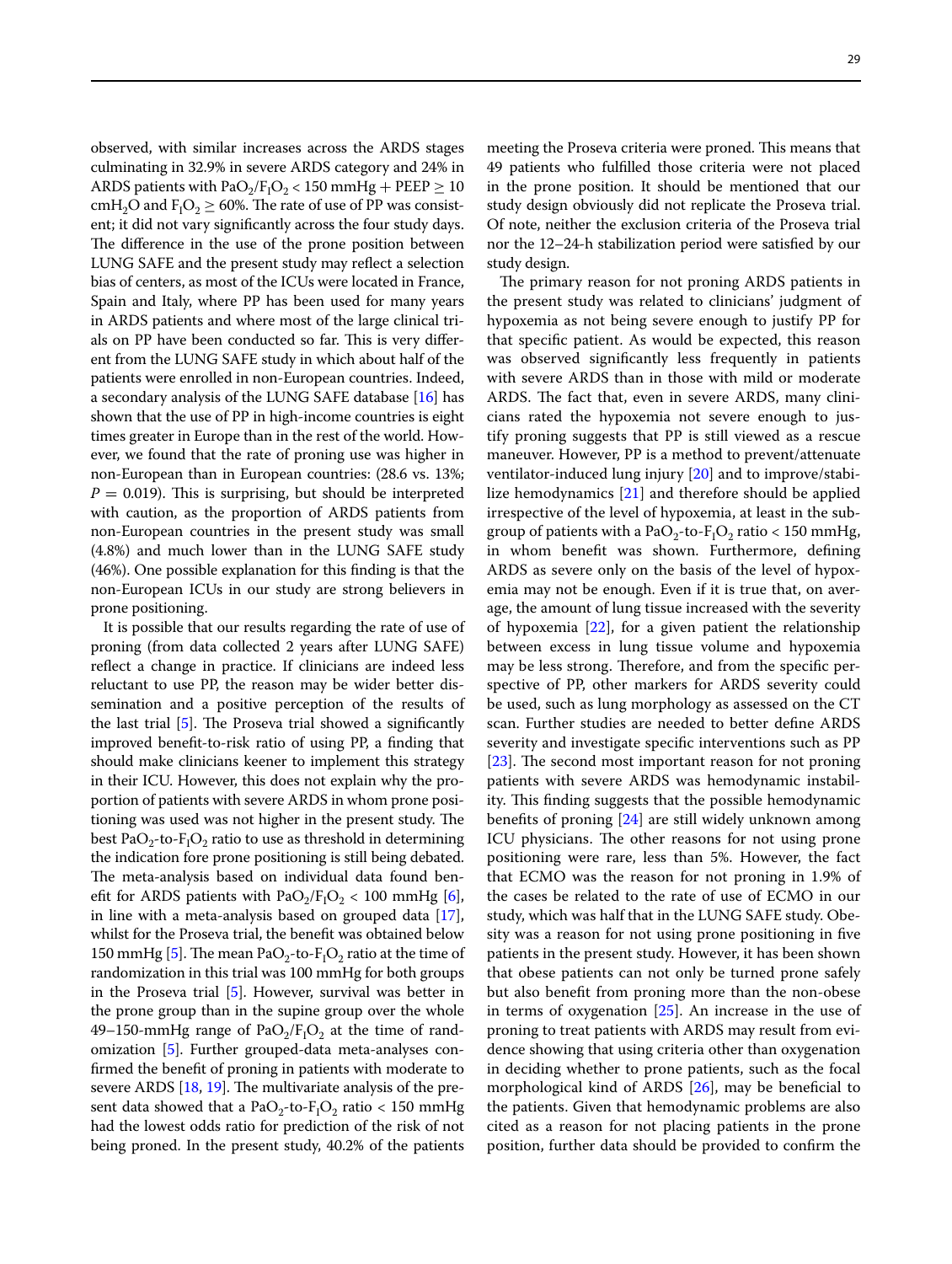hemodynamic beneft of proning. Findings showing that proning can be done safely after abdominal surgery [[27](#page-15-26)] should be confrmed by trials in specifc settings such as trauma, abdominal or cardiac surgery.

Surprisingly, the rate of complications attributed to PP in the present study was very low. For instance, only two complications related to artifcial airways were reported. This differs from the results of previous trials on PP. Mancebo et al. found that 7.9% of proned patients had unplanned extubation [[13\]](#page-15-12), Taccone et al. reported a 10.7% rate of endotracheal tube displacement [\[14](#page-15-13)] and Guérin et al. described a 13.3% rate of non-scheduled extubation with 2.5% main-stem bronchus intubation and 4.9% endotracheal tube obstruction  $[5]$  $[5]$ . The low rate of airways-related complications in the present study may refect improvement in practice, ICU selection bias or underestimation. The rate of pressure sores found in the present study is also very much lower than previously reported. However, we did not assess the rate of complications in patients who were not proned. It should be mentioned that the one death reported was not related to the procedure.

The physiological response to the first session of prone positionning confrms the well-known fnding of signifcant improvement in oxygenation. In our sample, the reduction in driving pressures at similar  $V<sub>T</sub>$  presumably reflects improvement in respiratory system compliance. The effect of PP on respiratory mechanics is complex and not consistent across trials. Respiratory system compliance was found to be increased in the prone versus the supine position in one trial  $[13]$  $[13]$  but unchanged in another [\[5](#page-15-4)]. We found a signifcant decrease in respiratory driving pressure in the prone position. This is an important fnding as driving pressure has recently been suggested to be the strongest predictor of death in ARDS patients [[28\]](#page-15-27). It is worth mentioning that in the present study, plateau pressure was measured in 90.7% of patients (667/735 ARDS patients), a much higher proportion than in the LUNG SAFE study where Pplat was determined in 40% of patients overall and 48.5% of those undergoing controlled ventilation. This result may reflect ICU selection bias or improvement in practice since the publication of the LUNG SAFE study.

Our study has limitations. Centers were informed in advance about the study days and, hence, may have adapted their practice accordingly. There may well be a selection bias in the participating ICUs, whose staf are likely to be proponents of and trained in proning.

Furthermore, the data were not recorded during a long prospective period but only on four (separate) days. However, the fact that the rate of proning was not diferent across the four study days is an argument against any real bias in the present study. Our study was underpowered. We computed a posterior that, at  $\alpha$  and  $\beta$  risks of 5 and 20%, respectively, 884 patients with ARDS would have needed to be enrolled for the overall prevalence of PP of 13.7% in this and 7.9% in the Lung SAFE study to be shown to be signifcantly diferent.

In conclusion, this prospective international prevalence study found that PP was used in 32.9% of severe ARDS and was associated with a low rate of complications, a signifcant increase in oxygenation, and a signifcant decrease in driving pressure.

#### **Electronic supplementary material**

The online version of this article ([https://doi.org/10.1007/s00134-017-4996-5\)](https://doi.org/10.1007/s00134-017-4996-5) contains supplementary material, which is available to authorized users.

#### **Author details**

<sup>1</sup> Réanimation Médicale Hôpital de la Croix Rousse, Hospices Civils de Lyon, Lyon, France.<sup>2</sup> Université de Lyon, Lyon, France.<sup>3</sup> IMRB INSERM 955 Créteil, Créteil, France. <sup>4</sup> Réanimation polyvalente Roanne, Roanne, France. <sup>5</sup> Department of Preoperative Medicine, University Hospital of Clermont-Ferrand, Clermont‑Ferrand, France. <sup>6</sup> Faculté de médecine, GReD, UMR,CNRS6293, UCA, INSERM, U1103 R2D2 EA‑7281, Université d'Auvergne, Clermont‑Ferrand, France. 7 Dipartimento di Medicina e Chirurgia Monza, Università degli Studi Milano Bicocca, Milan, Italy. <sup>8</sup> Intensive Care Unit, H.G.U Gregorio Marañón, Madrid, Spain. 9 Critical Care Department, Vall d'Hebron University Hospital, Vall d'Hebron Research Institute, Barcelona, Spain. <sup>10</sup> Ciber Enfermedades Respiratorias (Ciberes), Instituto de Salud Carlos III, Madrid, Spain. 11 Department of Critical Care, University Medical Center Groningen, University of Groningen, Groningen, The Netherlands. <sup>12</sup> Cuidados intensivos-Centro Hospitalar do Porto, Porto, Portugal. 13 Universitätsklinikum Schleswig-Holstein, Campus Kiel, Kiel, Germany.<sup>14</sup> Function Perioperative Medicine and Intensive Care, Karolinska University Hospital Solna, Stockholm, Sweden. 15 Department of Physiology and Pharmacology, Section of Anesthesiology and Intensive Care Medicine, Karolinska Institutet, 171 77 Stockholm, Sweden. <sup>16</sup> Hedenstierna Laboratory, Department of Surgical Sciences, Uppsala University, Uppsala, Sweden. <sup>17</sup> Department of Critical Care Medicine, Sanjay Gandhi Postgraduate Institute of Medical Sciences, Lucknow, India. 18 Department of Critical Care Medicine and Anesthesiology, Military Hospital of Tunis, Tunis, Tunisia.<br><sup>19</sup> The North Middlesex University Hospital Trust, London, UK. <sup>20</sup> Aseer Central Hospital, Abha, Saudi Arabia. <sup>21</sup> Hippokrateion General Hospital of Athens, Athens, Greece. <sup>22</sup> University Malaya Medical Centre, Kuala Lumpur, Malaysia. <sup>23</sup> Unidad de Terapia Intensiva Hospital de Especialidades Eugenio Espejo, Quito, Ecuador. <sup>24</sup> CHU Angers-DRCi-Cellule Gestion des Données et Evaluation, Angers, France.<sup>25</sup> Division of Scientific Affairs–Research, ESICM, Brussels, Belgium. <sup>26</sup> Centre de coordination et de lutte contre les infections nosocomiales (C-CLIN) Sud-Est, Pierre Bénite, France. 27 Saint Michael's Hospital, Toronto, Canada. <sup>28</sup> Médecine Intensive et Réanimation, CHU Angers, Angers, France. <sup>29</sup> Université d'Angers, Angers, France.

#### **Acknowledgments**

The investigators of the APRONET Study Group (listed in the accompanying table of investigators), the REVA Network, the Réseau recherche de la Société Française d'Anesthésie-Réanimation (SFAR-recherche) and the ESICM Trials Group.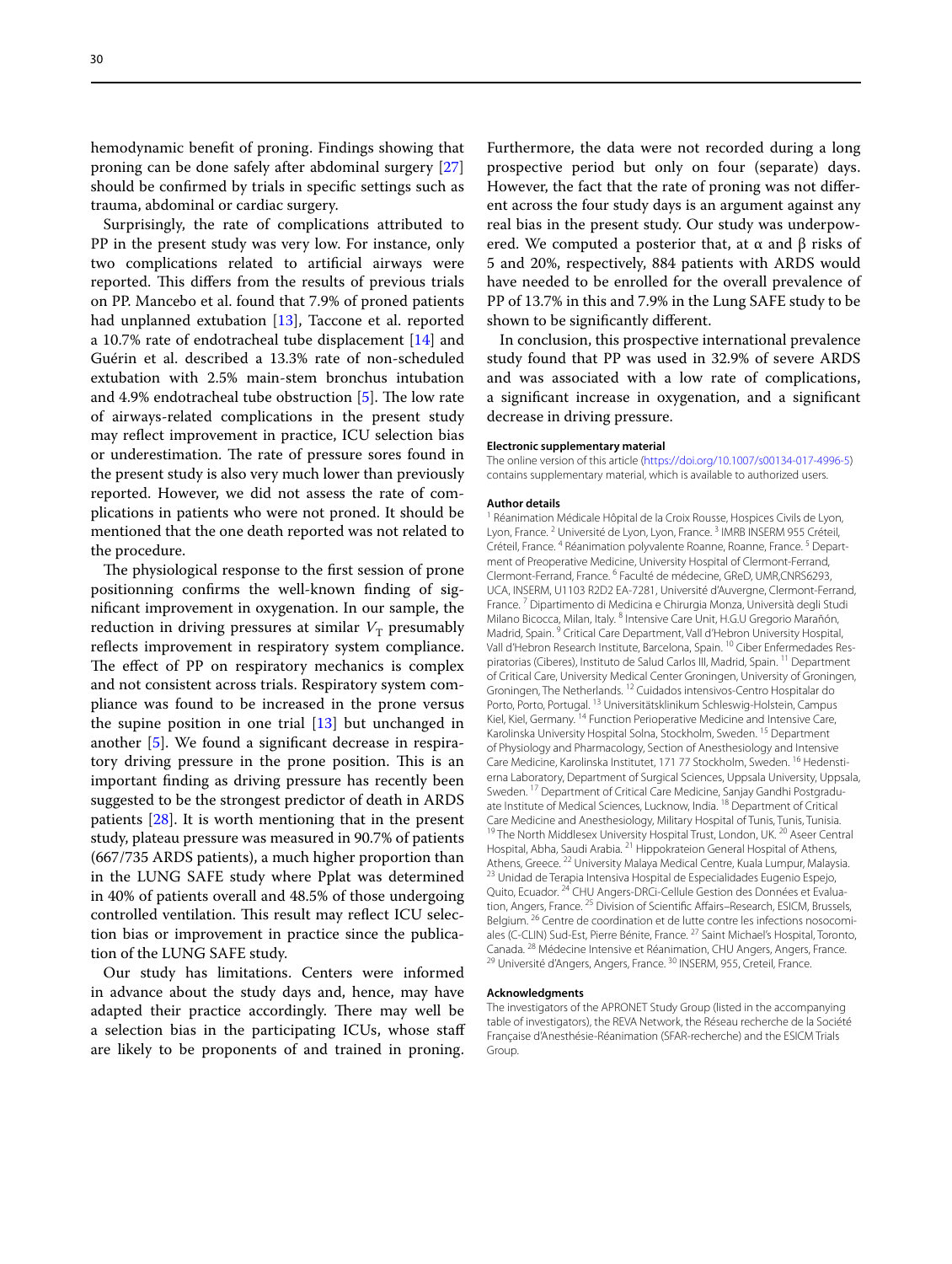| ŗ<br>ı |
|--------|
|        |
|        |
|        |
|        |
|        |

| Country City    |               | Name of the ICU                                       | Name of the hospital                                                              | Collaborator #1                        | Collaborator #2           | Head of the ICU<br>or department |
|-----------------|---------------|-------------------------------------------------------|-----------------------------------------------------------------------------------|----------------------------------------|---------------------------|----------------------------------|
| Tunisia         | Tunis         | Critical Care Medicine and Anest<br>QÓO               | thesiol- Military hospital for instruction of Tunis HAJJEJ Zied                   |                                        | SELLAMI Walid             | FERJANI M                        |
| India           | Lucknow       | Critical Care Medicine                                | Sanjay Gandhi Postgraduate Institute of GURJAR Mohan<br>Medical Sciences          |                                        |                           |                                  |
| Arabia<br>Saudi | Abha          | Intensive care unit                                   | Asher Central Hospital                                                            | ASSIRI Amer                            | AL BSHABSHE Ali           |                                  |
| Arabia<br>Saudi | Riyadh        | Intensive care unit                                   | Prince Sultan Military Medical City                                               | ALMEKHLAFI Ghaleb                      | MANDOURAH Yasser          |                                  |
| Malaysia        | Kuala Lumpur  | Intensive Care Unit                                   | University Malaya Medical Centre                                                  | HASAN Mohd Shahnaz                     | RAI Vineya                | MARZIDA M                        |
| Spain           | Albacete      | Servicio Medicina intensiva                           | Hospital General de Albacete                                                      | CORCOLES GONZALEZ Virgilio             | SANCHEZ INIESTA Rafael    |                                  |
| Spain           | Madrid        | ntensive Care Unit                                    | H.G.U Gregorio Marañon                                                            | GARCIA Pablo                           |                           |                                  |
| Spain           | Pamplona      | Intensive Care Unit                                   | Complejo Hospitalario De Navarra                                                  | GARCIA-MONTESINOS DE LA PEÑA<br>Manuel | GARCIA HERRERA Adriana    |                                  |
| Spain           | Barcelone     | Vall d'Hebron-Critical Care Depart-<br>ment           | Hospital Universitari Vall d'Hebron                                               | ROCA Oriol                             | GARCIA-de-ACILU Marina    |                                  |
| Spain           | Barcelone     | Del Mar—Anestesiología y Reanimación Hospital del Mar |                                                                                   | MASCLANS ENVIZ Joan Ramon              |                           |                                  |
| Spain           | Barcelone     | San Pau—Anestesiología y ReanimaciónHospital Sant Pau |                                                                                   | MANCEBO Jordi                          |                           |                                  |
| Spain           | Madrid        | Unidad de Cuidados Intermedios<br>Respiratorios       | Hospital Fundación Jiménez Díaz-Quirón CALVO NATIVIDAD Arias Cesar Peset<br>Salud |                                        | <b>HEILI Sarah Frades</b> |                                  |
| Spain           | Sabadell      | Intensive Medicine Service                            | Hospital Parc Tauli                                                               | ARTIGAS RAVENTOS Antonio               | <b>BLANCH TORRA Lluís</b> |                                  |
| Spain           | Tortosa       | Medicina intensiva                                    | Hospital Verge de la Cinta                                                        | ROCHE-CAMPO Ferran                     |                           |                                  |
| Spain           |               | Palma de Mallorca Intensive Care Department           | Hospital Son Llàtzer                                                              | RIALP Gemma                            | FORTEZA Catalina          |                                  |
| Spain           | <b>Burgos</b> | Intensive Care Unit                                   | Hospital Universitario de Burgos                                                  | BERRAZUETA Ana                         | MARTINEZ Esther           |                                  |
| Spain           | Getafe        | Intensive Care Unit                                   | Hospital Universitario de Getafe                                                  | PENUELAS Oscar                         |                           |                                  |
| Spain           | Murcia        | Servicio de Medicina Intensiva                        | Hospital Clínico Universitario Virgen de<br>la Arrixaca                           | JARA-RUBIO Ruben                       |                           |                                  |
| France          | Lens          | Réanimation Polyvalente                               | Centre Hospitalier de Lens                                                        | MALLAT Jihad                           |                           | THEVENIN D                       |
| France          | Amiens        | Réanimation Chirurgicale                              | Centre Hospitalier universitaire d'Amiens ZOGHEIB Elie                            |                                        |                           |                                  |
| France          | Angers        | Réanimation Médicale                                  | Centre Hospitalier universitaire d'Angers MERCAT Alain                            |                                        |                           |                                  |
| France          | Annecy        | Réanimation Polyvalente                               | Centre Hospitalier Annecy Genevois                                                | LEVRAT Albrice                         |                           |                                  |
| France          | Annonay       | Réanimation Polyvalente                               | Centre Hospitalier Annonay                                                        | POROT Veronique                        |                           | BEDOCK B                         |
| France          | Antibes       | Réanimation Polyvalente                               | Centre Hospitalier Antibes                                                        | <b>GRECH Ludovic</b>                   |                           |                                  |
| France          | Argenteuil    | Réanimation Polyvalente                               | Hopital Victor Dupouy                                                             | PLANTEFEVE Gaetan                      |                           |                                  |
| France          | Belfort       | Réanimation Polyvalente                               | Hopital Nord Franche Comtè                                                        | <b>BADIE Julio</b>                     |                           |                                  |
| France          | Besançon      | Réanimation Chirurgicale                              | Centre Hospitalier Universitaire Jean<br>Minjoz                                   | BESCH Guillaume                        | PILI-FLOURY Sébastien     |                                  |
| France          | Bordeaux      | Réanimation Médicale                                  | Hopital Saint André                                                               | GUISSET Olivier                        |                           |                                  |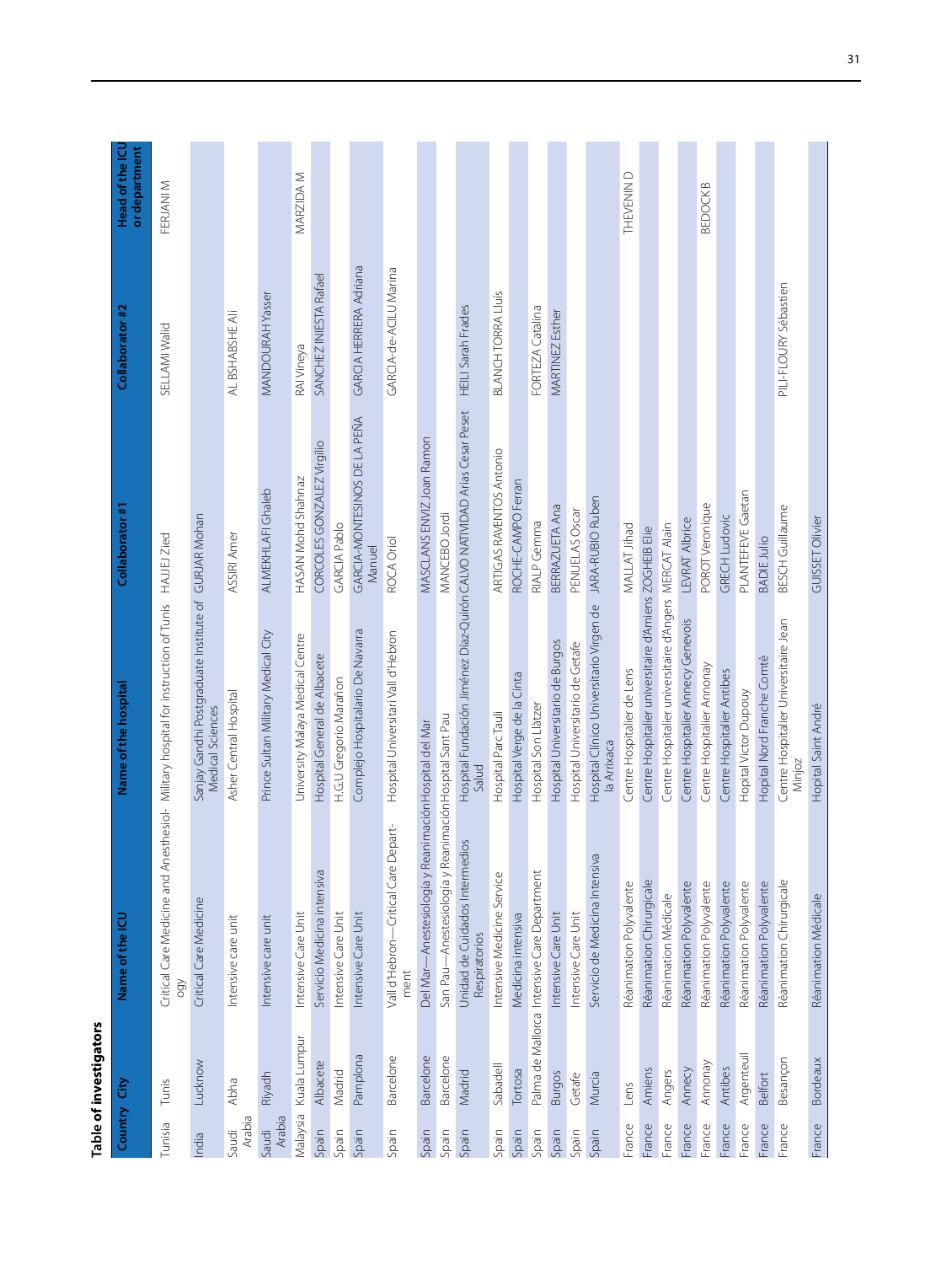| Country City |                          | Name of the ICU                                    | Name of the hospital                                                       | Collaborator #1         | Collaborator #2      | Head of the ICL<br>or department |
|--------------|--------------------------|----------------------------------------------------|----------------------------------------------------------------------------|-------------------------|----------------------|----------------------------------|
| France       | Bourg en Bresse          | Réanimation Médicale                               | Centre hospitalier Bourg en Bresse                                         | ROBINE Adrien           |                      |                                  |
| France       | Brest                    | Réanimation Medicale                               | CHRU Cavale Blanche                                                        | PRAT Gwenael            |                      |                                  |
| France       | Chalon sur Saone         | Réanimation Médicale                               | Centre Hospitalier de Chalon sur Saone                                     | DOISE Jean-Marc         |                      |                                  |
| France       | Chambéry                 | Réanimation Polyvalente                            | Centre Hospitalier Metropole Savoie                                        | <b>BADET Michel</b>     |                      | THOURET JM                       |
| France       | Charleville-<br>Mézières | Réanimation Polyvalente                            | Centre Hospitalier de Charleville-<br>Mézières                             | <b>JUST Bernard</b>     |                      |                                  |
| France       |                          | Clermond-Ferrand Réanimation Médico-Chirurgicale   | Centre Hospitalier Universitaire Cler-<br>mond-Ferrand                     | PERBET Sébastien        |                      |                                  |
| France       |                          | Clermond-Ferrand Réanimation Médicale Polyvalente  | Centre Hospitalier Universitaire Cler-<br>mond-Ferrand                     | LAUTRETTE Alexandre     |                      | SOUWEINE B                       |
| France       |                          | Clermond-Ferrand Neuro Réanimation                 | Centre Hospitalier Universitaire Cler-<br>mond-Ferrand                     | CHABANNE Russell        |                      |                                  |
| France       | Brest                    | Réanimation Polyvalente                            | Hôpital d'Instruction des Armées Cler-<br>mont Tonnerre                    | DANGUY DES DÉSERTS Marc |                      |                                  |
| France       | Dieppe                   | Réanimation Polyvalente                            | Centre Hospitalier de Dieppe                                               | RIGAUD Jean-Philippe    | MARCHALOT Antoine    | RIGAUD JP                        |
| France       | Draguignan               | Réanimation Polyvalente                            | Centre Hospitalier de Draguignan                                           | <b>BELE Nicolas</b>     |                      |                                  |
| France       | Dunkerque                | Réanimation Chirurgicale                           | Centre Hospitalier de Dunkerque                                            | BEAGUE Sébastien        |                      |                                  |
| France       | Corbeil-Essones<br>Cedex | Réanimation Polyvalente                            | Centre Hospitalier Sud Francilien                                          | <b>HOURS Sandrine</b>   | MARQUE Sophie        |                                  |
| France       | Grenoble                 | Tho-<br>Réanimation Cardiovasculaire et<br>racique | Hopital Michallon                                                          | DURAND Michel           |                      | PAYEN JF                         |
| France       | Villejuif                | Réanimation USCM                                   | Institut Gustave Roussy Cancer Campus STOCLIN Annabelle                    |                         | GAFFINEL Alain       |                                  |
| France       | La Réunion               | Réanimation Polyvalente                            | Centre Hospitalier Universitaire de la<br>Réunion                          | <b>WINER Arnaud</b>     |                      |                                  |
| France       | LeMans                   | Réanimation Medico-Chirurgicale                    | Centre Hospitalier de LeMans                                               | CHUDEAU Nicolas         | <b>TIROT Patrice</b> |                                  |
| France       | Longjumeau               | Réanimation Polyvalente                            | Centre Hospitalier des Deux Vallées                                        | <b>THYRAULT Martial</b> | PAULET Rémi          | <b>THYRAULT M</b>                |
| France       | Lyon                     | Reanimation chirurgicale                           | Hospices Civils de Lyon, Hôpital Croix<br>Rousse                           | <b>AUBRUN Frederic</b>  |                      |                                  |
| France       | Lyon                     | Réanimation Médicale                               | Hospices Civils de Lyon, Hôpital Croix<br>Rousse                           | <b>GUERIN Claude</b>    |                      |                                  |
| France       | lyon                     | Réanimation HEH Gréa                               | Hospices Civils de Lyon, Hôpital Edouard FLOCCARD Bernard<br>Herriot       |                         |                      | RIMMELET                         |
| France       | Lyon                     | Réanimation HEH Nréa                               | Hospices Civils de Lyon, Hôpital Edouard ARGAUD Laurent<br>Herriot         |                         | <b>HERNU Romain</b>  |                                  |
| France       | Lyon                     | Réanimation HEH Préa                               | Hospices Civils de Lyon, Hôpital Edouard CROZON CLAUZEL Jullien<br>Herriot |                         |                      |                                  |
| France       | Lyon                     | Réanimation Desgenettes                            | Hôpital d'instruction des armées Desge-WEY Pierre-François<br>nettes       |                         |                      |                                  |
| France       | Lyon                     | Réanimation Polyvalente Saint Joseph               | Centre Hospitalier Saint Joseph-Saint BOURDIN Gael<br>Luc                  |                         |                      | POMMIER C                        |
|              |                          |                                                    |                                                                            |                         |                      |                                  |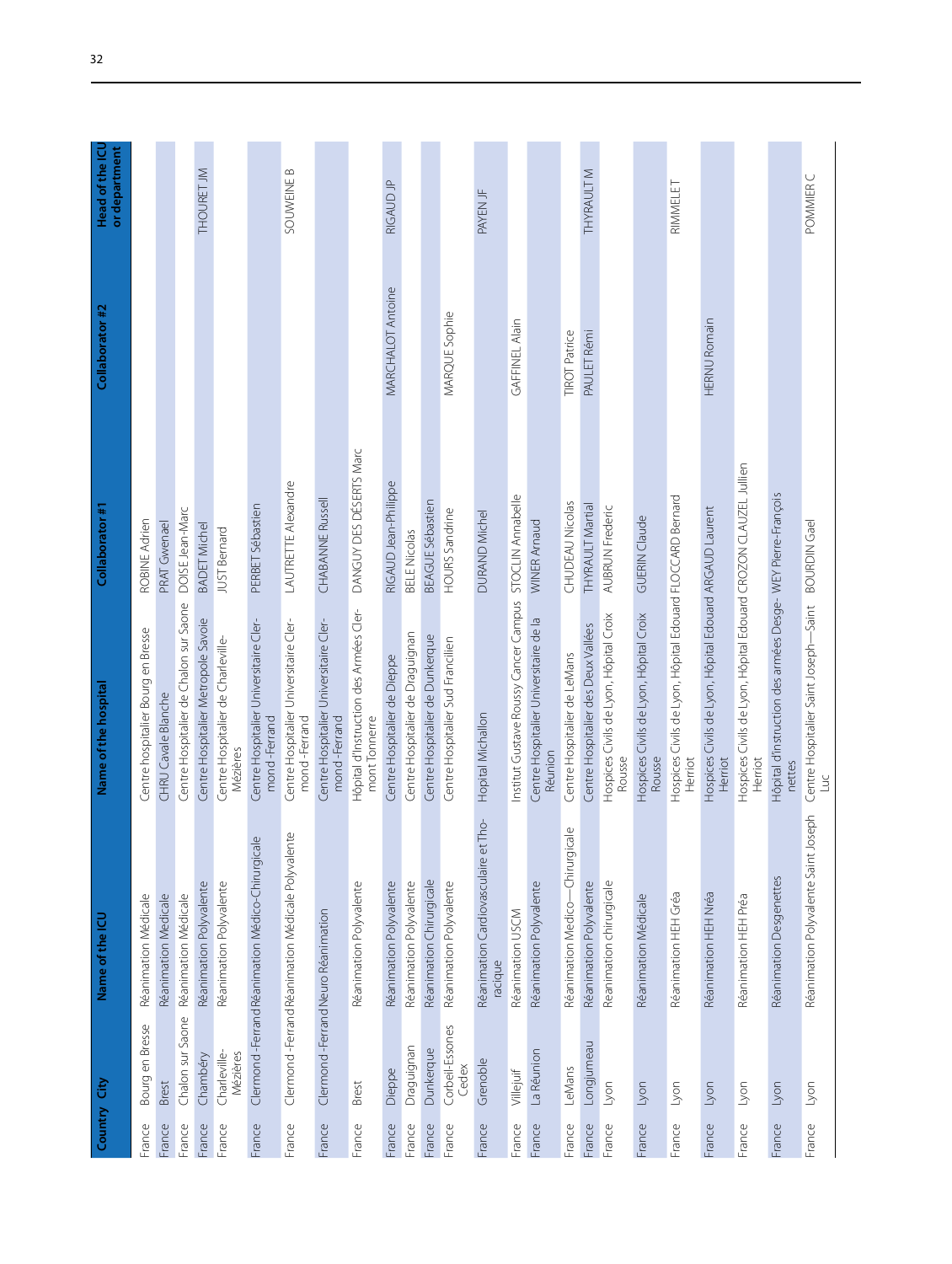| Country | Ĝ                        | Name of the ICU                                   | Name of the hospital                                                       | Collaborator #1          | Collaborator #2          | Head of the ICL<br>or department |
|---------|--------------------------|---------------------------------------------------|----------------------------------------------------------------------------|--------------------------|--------------------------|----------------------------------|
| France  | Mâcon                    | Réanimation Médicale                              | Centre Hospitalier des Chanaux                                             | CUEUILLE Nadège          |                          | DE VARAX                         |
| France  | Marseille                | Réanimation DRIS                                  | Hopital Nord                                                               | <b>MARCHI Elisa</b>      |                          | PAPAZIAN L                       |
| France  | Melun                    | Médecine Intensive                                | Centre Hospitalier de Melun                                                | JOCHMANS Sebastien       |                          | MONCHI M                         |
| France  | Montpellier              | Réanimation Chirurgicale                          | Centre Hospitalier de Montpellier                                          | JABER Samir              | DE JONG Audrey           |                                  |
| France  | Montpellier              | Réanimation Médicale                              | Centre Hospitalier de Montpellier                                          | <b>MOULAIRE Valerie</b>  |                          |                                  |
| France  | Moulins                  | Réanimation Polyvalente                           | Centre Hospitalier Moulins Yzeure                                          | CAPRON Matthieu          |                          | JARRIGE L                        |
| France  | Mulhouse                 | Réanimation Médicale                              | Centre Hospitalier de Mulhouse                                             | BARBERET Guillaume       | <b>IOIDEYIN Autoine</b>  |                                  |
| France  | Nantes                   | Réanimation chirurgicale polyvalente<br>HGRL      | de Nantes                                                                  | LAKHAL Karim             |                          | ROZEC <sub>B</sub>               |
| France  | Nice                     | Réanimation Médicale                              | Centre Hospitalier Universitaire l'ARCHET DELLAMONICA Jean                 |                          | ROBERT Alexandre         | BERNARDING                       |
| France  | Nice                     | Réanimation Médico-Chirurgicale                   | Centre Hospitalier Universitaire l'ARCHET DANIN Pierre-Eric                |                          |                          | RAUCOULES M                      |
| France  | Orleans                  | Réanimation Médicale                              | Centre Hospitalier Régional d'Orleans                                      | RUNGE Isabelle           |                          |                                  |
| France  | Paris                    | Réanimation Chirurgicale Polyvalente              | Hôpital Beaujon (Clichy) APHP                                              | FOUCRIER Arnaud          |                          |                                  |
| France  | Paris                    | Réanimation Chirurgicale                          | Hôpital Bicêtre APHP                                                       | HAMADA Sophie            |                          |                                  |
| France  | Paris                    | Réanimation Chirurgicale Digestive                | Hôpital Cochin APHP                                                        | <b>TESNIERE Antoine</b>  | FROMENTIN Mélanie        | SAMAMA CM                        |
| France  | Paris                    | Réanimation Médicale                              | Hôpital Cochin APHP                                                        | MIRA Jean-Paul           |                          |                                  |
| France  | Paris                    | Réanimation                                       | Hôpital George Pompidou APHP                                               | DIEHL Jean-Luc           |                          |                                  |
| France  | Créteil                  | Réanimation Médicale-Créteil                      | Hôpital Henri-Mondor APHP                                                  | MEKONTSO DESSAP Armand   |                          |                                  |
| France  | Paris                    | Réanimation Chirurgicale                          | Hôpital Pitié-Salpêtrière APHP                                             | ARBELOT Charlotte        |                          |                                  |
| France  | Paris                    | Réanimation médicale Montyon                      | Hôpital Pitié-Salpêtrière APHP                                             | <b>DEMOULE Alexandre</b> | ROCHE Anne               | <b>SIMILOWSKIT</b>               |
| France  | Colombes                 | Réanimation Médico Chirurgicale-<br>Louis mourier | Hopitaux Universitaires Paris Nord Val de RICARD Jean-Damien<br>Seine APHP |                          | GAUDRY Stéphane          | DREYFUSS D                       |
| France  | Saint Denis              | Denis<br>$-Saint$<br>Réanimation Médicale-        | Centre Hospitalier Saint Denis                                             | de MONTMOLIN Etienne     | Da SILVA Daniel          | <b>VERDIERE B</b>                |
| France  | Paris                    | Louis<br>-Saint<br>Réanimation Médicale-          | Hôpital Saint Louis APHP                                                   | ARDISSON Fanny           | LEMIALE Virginie         | AZOULAY Elie                     |
| France  | Paris                    | -St joseph<br>Réanimation Médicale-               | Hôpital Paris Saint Joseph                                                 | <b>BRUEL Cédric</b>      | TIERCELET Kelly          |                                  |
| France  | Paris                    | Réanimation Médico-Chirurgicale                   | Hôpital Tenon APHP                                                         | <b>FARTOUKH Muriel</b>   | VOIRIOT Guillaume        |                                  |
| France  | Clamart                  | Centre de Traitement des Brûlés                   | Percy Military Teaching Hospital                                           | HOFFMANN Clement         |                          | LECLERCT                         |
| France  | Poitiers                 | Réanimation Médicale                              | Centre Hospitalier Universitaire Poitiers                                  | THILLE Arnaud            | ROBERT Réné              |                                  |
| France  | Roanne                   | Réanimation Médicale                              | Centre Hospitalier de Roanne                                               | <b>BEURET Pascal</b>     |                          |                                  |
| France  | Rouen                    | Réanimation Médicale                              | Centre Hospitalier Universitaire de RouenBEDUNEAU Gaëtan                   |                          | BEUZELIN Marion          | <b>TAMION F</b>                  |
| France  | Saint-Priest en<br>Jarez | Réanimation Polyvalente                           | Centre Hospitalier Universitaire de Saint MOREL Jérôme<br>Etienne          |                          | TREMBLAY Aymeric         | MOLLIEX <sub>S</sub>             |
| France  | Toulon                   | Réanimation Polyvalente                           | Centre Hospitalier de Toulon                                               | AMAL Jean-Michel         |                          |                                  |
| France  | Toulon                   | Réanimation HIA                                   | HIA SAINTE-ANNE                                                            | <b>MEAUDRE Eric</b>      | <b>GOUTORBE Philippe</b> |                                  |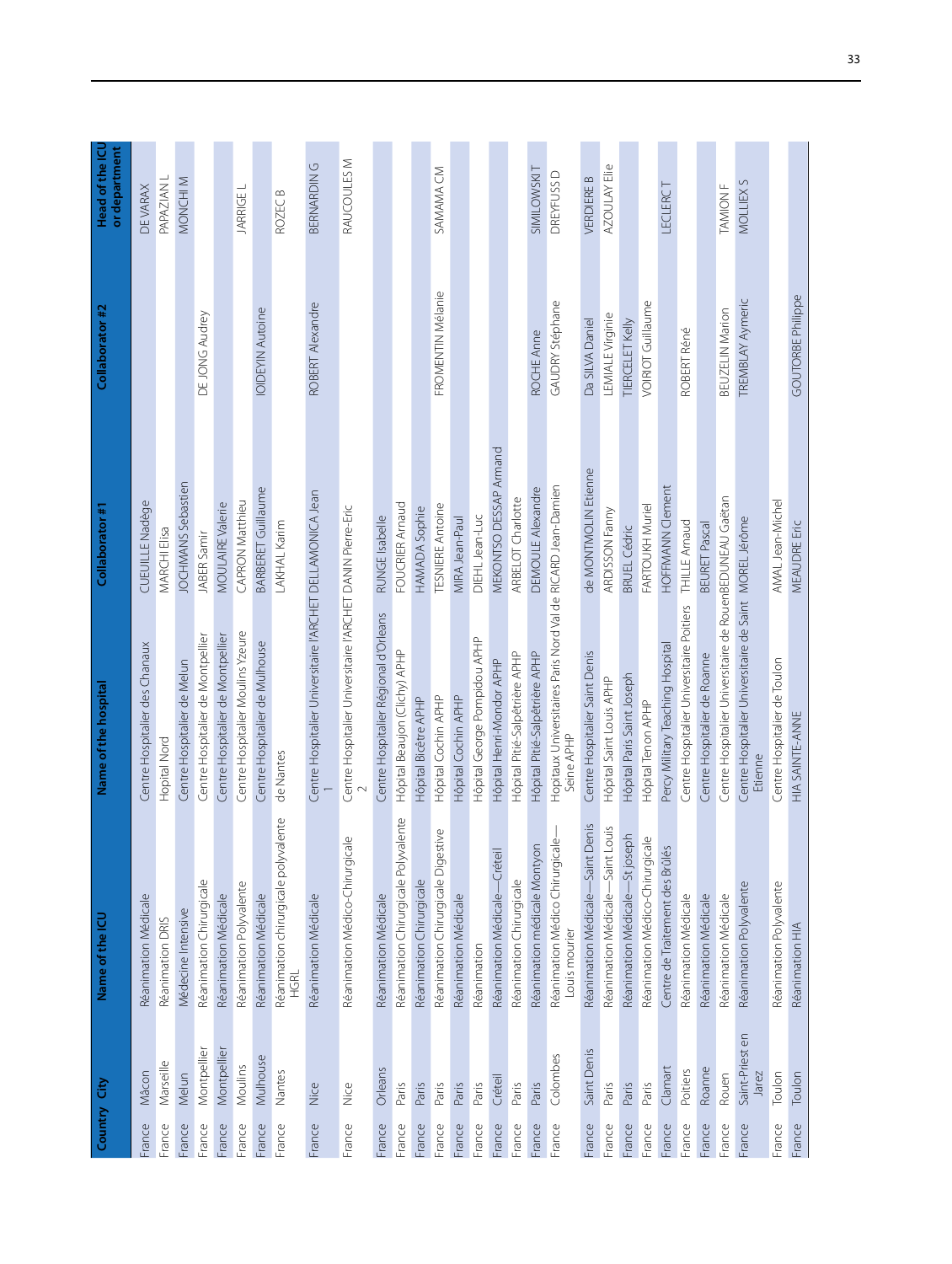| Country City                           | Name of the ICU                                                                                                             | Name of the hospital                                                        | Collaborator #1                        | Collaborator #2            | Head of the ICU<br>or department |
|----------------------------------------|-----------------------------------------------------------------------------------------------------------------------------|-----------------------------------------------------------------------------|----------------------------------------|----------------------------|----------------------------------|
| Tours<br>France                        | Anesthésie Réanimation                                                                                                      | Centre Hospitalier Régional Universitaire LAFFON Marc<br>de Tours           |                                        |                            |                                  |
| Le Chesnay (Ver-<br>sailles)<br>France | $\mathbb U$<br>Réanimation Médico-Chirurgical                                                                               | Centre Hospitalier de Versailles                                            | <b>GROS Antoine</b>                    |                            |                                  |
| Compiegne<br>France                    | Réanimation                                                                                                                 | Centre Hospitalier de Compiegne NoyonNICA Alexandru                         |                                        | BARJON Genevieve           |                                  |
| Poitiers<br>France                     | Réanimation Chirurgicale                                                                                                    | Centre Hospitalier Universitaire Poitiers                                   | DAHYOT-FIZELIER Claire                 | IMZI Nadia                 |                                  |
| Mulhouse<br>France                     | Réanimation Chirurgicale                                                                                                    | Groupe hospitalier de la région Mul-<br>house et sud Alsace                 | GALLY Josette                          |                            | REAL                             |
| Cherbourg en<br>Cotentin<br>France     | Réanimation Polyvalente                                                                                                     | Centre Hospitalier Public du Cotentin                                       | SAUNEUF Bertrand                       | SOULOY Xavier              |                                  |
| The Neth-Amsterdam<br>erlands          | Department of Intensive Care                                                                                                | University Hospital VU medical centre                                       | GIRBES Armand                          | TUINMAN Pieter Roel        |                                  |
| The Neth-Amsterdam<br>erlands          | Intensive Care Unit                                                                                                         | Academic medical Center                                                     | SCHULTZ Marcus                         | WINTERS Tineke             |                                  |
| The Neth-Roermond<br>erlands           | Intensive Care Unit                                                                                                         | Laurentius Ziekenhuis Roermond                                              | MIJZEN Lisa                            |                            | <b>ROEKAERTS</b>                 |
| The Neth-Enschede<br>erlands           | ntensive Care Centrum                                                                                                       | Medisch Spectrum Twente                                                     | VERMEIJDEN Wytze                       | <b>BEISHUIZEN Albertus</b> | TROF <sub>R</sub>                |
| The Neth-Nijmegen<br>erlands           | Intensive Care afdeling                                                                                                     | Canisius Wilhelmina Ziekenhuis                                              | CORSTEN Stijn                          |                            |                                  |
| The Neth-Utrecht<br>erlands            | Department of Intensive Care M                                                                                              | edicine University Medical Center Utrecht                                   | KESECIOGLU Jozef                       |                            |                                  |
| The Neth-Groningen<br>erlands          | Critical Care                                                                                                               | University Medical Center Groningen                                         | MEERTENS John                          | DIEPERINK Wim              |                                  |
| The Neth-Nijmegen<br>erlands           | Intensive Care Unit                                                                                                         | Radboudumc                                                                  | PICKERS Peter                          | ROOVERS Noortje            |                                  |
| Porto<br>Portugal                      | Cuidados intensivos                                                                                                         | Hospital Santo António                                                      | MAIA Paulo                             | <b>DUQUE Melanie</b>       | FERNANDO RUA                     |
| Cascais<br>Portugal                    | Intensive Care                                                                                                              | Hospital de Cascais                                                         | PEREIRA DE FIGUEIRED António<br>Manuel | RAMOS Armindo              |                                  |
| Portugal Lisboa                        | Respiratórios (UCIR) -Serviço de<br>Unidade de Cuidados Intensivos<br>Pneumologia                                           | Hospital de Santa Maria-Centro Hospi- FRAGOSO Elsa<br>talar de Lisboa Norte |                                        | AZEVEDO Pilar              | AZEVEDO P                        |
| Portugal Lisboa                        | -UCIP<br>Serviço de Medicina Intensiva-                                                                                     | Hospital Santa Maria                                                        | GOUVEIA Joao                           |                            | Zélia Costa e Silva              |
| Portugal Funchal                       | Serviço de Medicina Intensiva                                                                                               | Hospital Central do Funchal                                                 | SILVA Goncalo                          | CHAVES Susana              | NOBREGA JJ                       |
| Porto<br>Portugal                      | lente da Urgência (UCIPU), Unidade<br>de Cuidados Intensivos Polivalente<br>Geral (UCIPG)<br>Unidade de Cuidados Intensivos | Poliva- Hospital São João                                                   | LOPES Luís                             | NUNO Iriucipe              |                                  |
| Portugal Lisboa                        |                                                                                                                             | Hospital de São Francisco Xavier                                            | VALERIO Bernardino                     |                            |                                  |
| Portugal Amadora                       |                                                                                                                             | Hospital Amadora-Sintra                                                     | ARAUJO Ana Carolina                    |                            | Dr. Paulo Telles de<br>Freitas   |
| Portugal Lisboa                        |                                                                                                                             | IPO Lisboa                                                                  | <b>BOUW Maria Jose</b>                 |                            |                                  |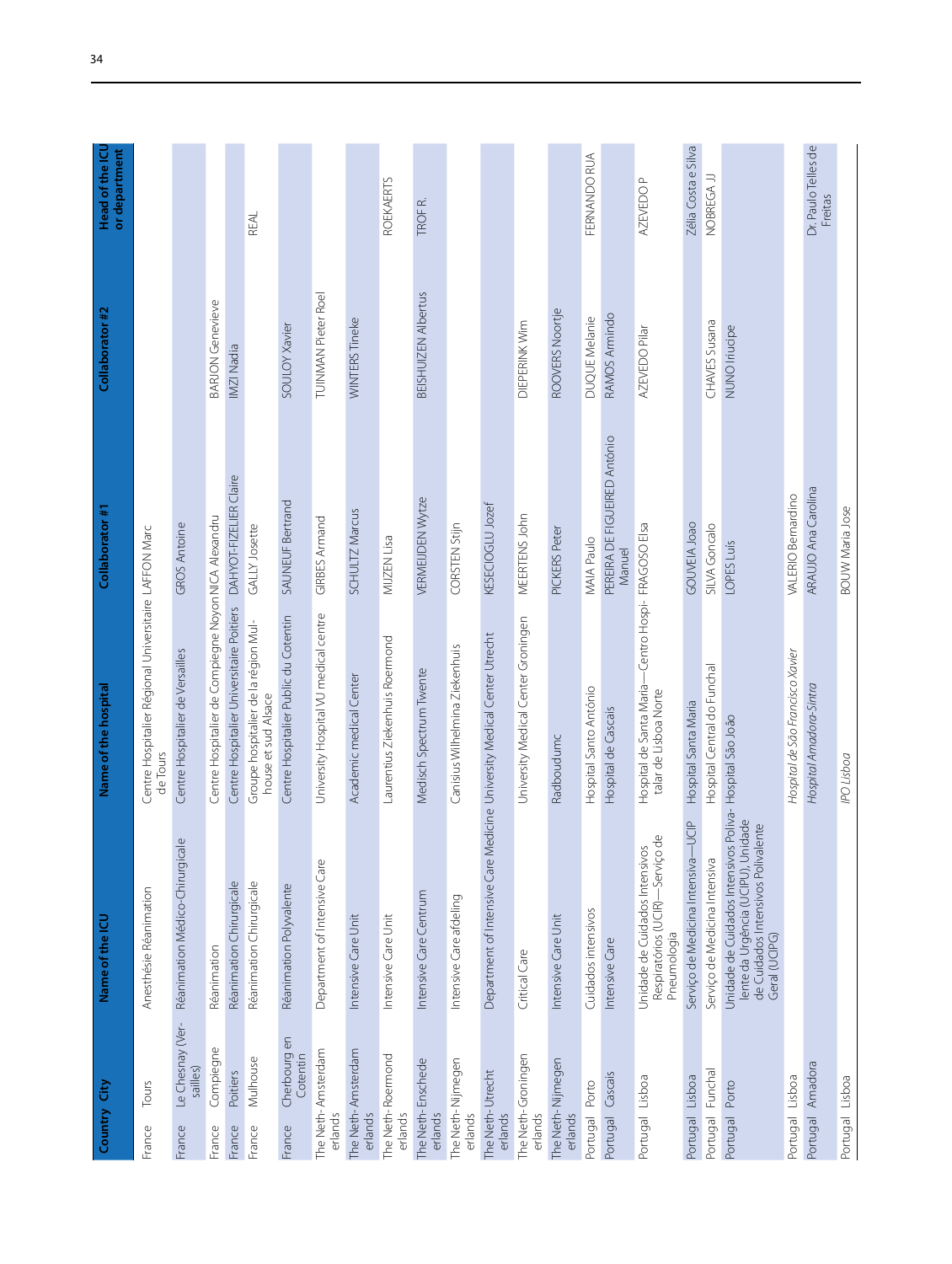| Country City    |                                  | Name of the ICU                                    | Name of the hospital                                                 | Collaborator #1           | Collaborator #2       | Head of the ICL<br>or department |
|-----------------|----------------------------------|----------------------------------------------------|----------------------------------------------------------------------|---------------------------|-----------------------|----------------------------------|
| Portugal        | Faro                             | UCIP Unidade de Cuidados Intensivos<br>Polivalente | Centro Hospitalar do Algarve                                         | MELAO Maria               |                       | GRANJAC                          |
| Portugal        | Gaia                             |                                                    | CHVNG Centro Hospitalar Vila Nova de<br>Gaia                         | MARCAL Paulo              |                       |                                  |
| Portugal        | Almada                           | Hospital Almada                                    | Hospital Almada                                                      | FERNANDES Antero          |                       |                                  |
| Portugal        | Vila Franca Xira                 | Hospital Vila Franca Xira                          | Hospital Vila Franca Xira                                            | JOAO Gonçalves Pereira    |                       |                                  |
| Portugal        | Açores Islands<br>Ponta Delgada- | Hospital Ponta Delgada                             | Hospital Ponta Delgada                                               | FARIA MAIA Dionísio       |                       |                                  |
| Italy           | Ferrara                          | Intensive care unit                                | Arcispedale Sant'Anna                                                | SPADARO Savino            | VOLTA Carlo Alberto   |                                  |
| ltaly           | Monza                            | General ICU                                        | Hospital San Gerardo                                                 | BELLANI Giacomo           |                       | CITERIO G                        |
| Italy           | Milano                           | Terapia Intensiva Postoperatoria                   | Fondazione IRCCS Ospedale Maggiore<br>Policlinico                    | MAURI Tommaso             | ALBAN Laura           | PESENTI A                        |
| ltaly           | Milano                           | $\omega$<br>U.O.C. Anestesia e Rianimazion         | Ospedale San Paolo-Polo Universitario MISTRALETTI Giovanni           |                           | FORMENTI Paolo        | TOMMASINO <sub>C</sub>           |
| Italy           | Milano                           | Terapia Intensiva Generale 1                       | ASST Grande Ospedale Metropolitano<br>Niguarda                       | <b>TARDINI Francesca</b>  |                       | FUMAGALLI R                      |
| Italy           | Milano                           | Terapia Intensiva                                  | Ospedale Luigi Sacco                                                 | <b>COLOMBO Riccardo</b>   | FOSSALI Tommaso       | <b>CATENA E</b>                  |
| Italy           | Chiari                           | Unità di terapia intensiva                         | ASST FRANCIACORTA Chiari Hospital                                    | TODESCHINI Manuel         | GNESIN Paolo          |                                  |
| ltaly           | Palermo                          | Terapia Intensiva Polivalente 2                    | ARNAS Ospedale Civico Di Cristina<br>BENFRATELLI                     | CRACCHIOLO Andrea Neville | PALMA Daniela         | <b>TETAMOR</b>                   |
| <b>Italy</b>    | Rozzano                          | Terapia Intensiva Generale                         | Humanitas Research Hospital                                          | ALBIERO Daniela           | COSTANTINI Elena      | RAIMONDI F                       |
| Italy           | Lecco                            | Rianimazione Generale                              | A. Manzoni Hospital                                                  | COPPADORO Andrea          | VASCOTTO Ettore       | LUSENTI F                        |
| Germany Kiel    |                                  | Anesthesiology and Intensive Care<br>Medicine      | Universitätsklinik Schleswig-Holstein,<br>Campus Kiel                | <b>BECHER Tobias</b>      | SCHÄDLER Dirk         | WEILER N                         |
| Germany Cologne |                                  | ARDS and ECMO centre Cologne                       | ARDS and ECMO centre Cologne-Mer-<br>heim/University Witten/Herdecke | KARAGIANNIDIS Christian   |                       |                                  |
| Sweden          | Stockholm                        | Karolinska Universitetssjukhuset, Solna            | Karolinska University Hospital Solna                                 | PETERSSON Johan           |                       | KONRAD D                         |
| Sweden Uppsala  |                                  | Central intensive care                             | Akademiska sjukhuset                                                 | KAWATI Rafael             | WESSBERGH Joanna      | VALTYSSON J                      |
| Sweden          | Kalmar                           | $\supseteq$                                        | Länssjukhuset i Kalmar                                               | <b>ROCKSTROH Matthias</b> | <b>BORGSTROM Sten</b> |                                  |
| Sweden          | Umeå                             | Centrum för intensiv och postoperativ<br>vård      | Umeå University Hospital                                             | <b>LARSSON Niklas</b>     |                       | THUNBERG J                       |
| $\leq$          | Poole                            | Critical Care Unit                                 | Poole Hospital                                                       | CAMSOOKSAI Julie          |                       | <b>BRIGGS</b>                    |
| $\leq$          | London                           | Critical care complex                              | The North Middlesex University Hospital KOVARI Ferenc<br>Trust       |                           |                       | CUESTA J                         |
| $\leq$          | London                           | Barts Heart Centre                                 | Barts Heart Centre- St. Bartholomew's<br>Hospital                    | ANWAR Sibs                |                       | O' BRIEN B                       |
| $\leq$          | Carlisle                         | Intensive Care                                     | Cumberland Infirmary                                                 | <b>BARBERIS Luigi</b>     |                       | STURMAN J                        |
| Greece          | <b>Athens</b>                    | Intensive Care Unit                                | Hippokrateion General Hospital of<br><b>Athens</b>                   | <b>MAINAS Efstratios</b>  |                       | KARATZAS S                       |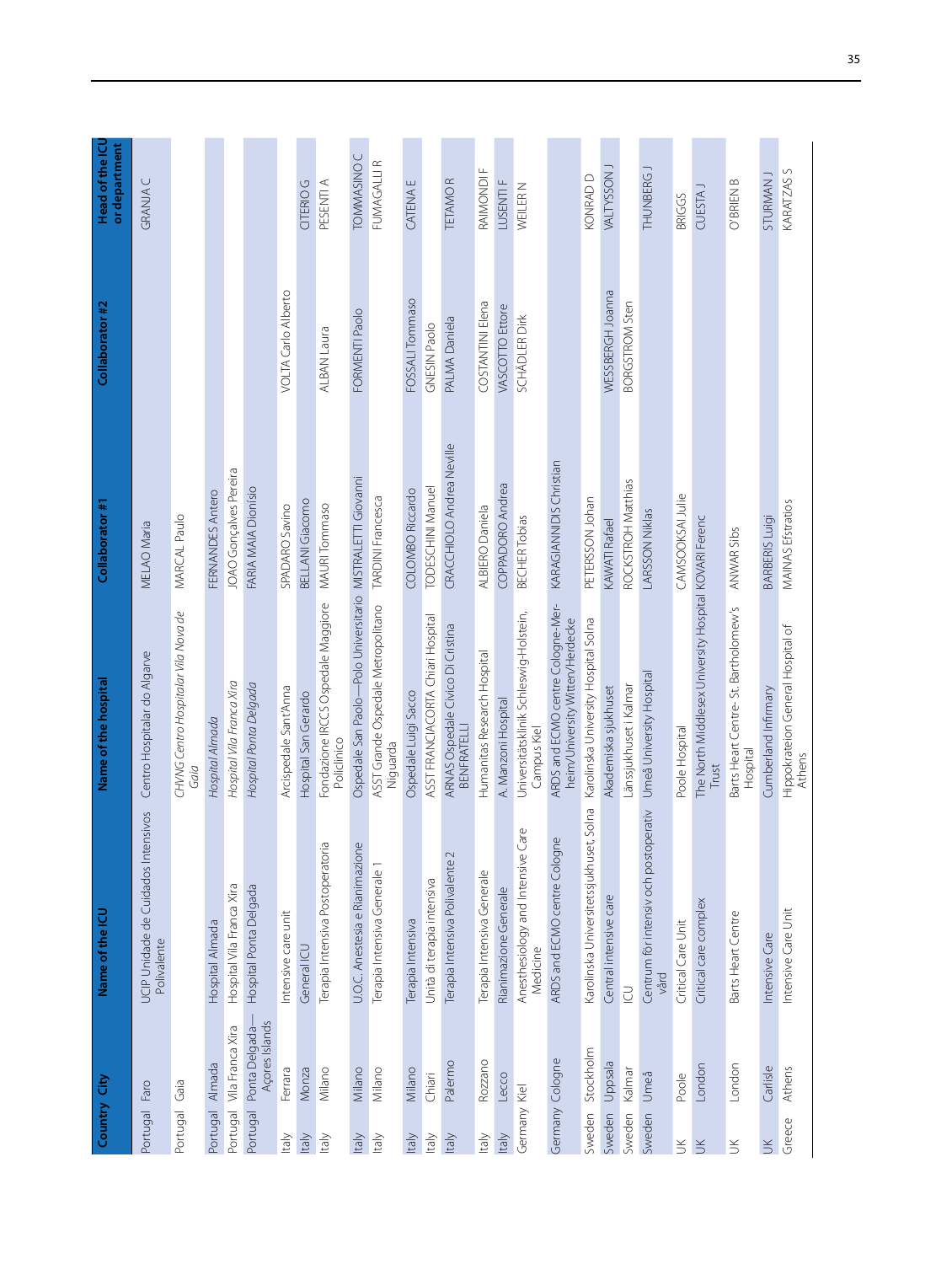| Country City                            | Name of the ICL                                      | Name of the hospital                                                | Collaborator #1                                 | Collaborator #2                    | Head of the ICU<br>or department |
|-----------------------------------------|------------------------------------------------------|---------------------------------------------------------------------|-------------------------------------------------|------------------------------------|----------------------------------|
| Czech Prague<br>Repub-<br>$\frac{1}{2}$ | Intensive Care Unit                                  | IKEM Institute of Clinical and Experimen- PIZA Petr<br>tal Medicine |                                                 |                                    |                                  |
| Belgium Gosselies                       | Intensive Care Unit                                  | Clinique Notre-Dame de Grâce                                        | <b>SOTTIAUX Thierry</b>                         |                                    | ADAM JF                          |
| Poland Opole                            | and<br>Department of Anesthesiology<br>Critical Care | PS ZOZ Wojewodzkie Centrum Medyc- GAWDA Ryszard<br>zne w Opolu      |                                                 |                                    | GAWOR M                          |
| Canada Moncton                          | Respirology Critical Care                            | The Moncton Hospital                                                | ALQDAH Maen                                     |                                    | ALQDAH M and<br>COHEN D          |
| Canada Toronto                          | Intensive Care Unit                                  | St. Michael's Hospital                                              | <b>BROCHARD Laurent</b>                         |                                    | BAKER A                          |
| Mexico Mexico City                      | Department of Critical Care Unit                     | Instituto Nacional de Cancerología                                  | NAMENDYS-SILVA Silvio Antonio                   | GARCIA-GUILLEN Francisco<br>Javier |                                  |
| Ecuador Quito                           | Unidad de Terapia Intensiva                          | Hospital de Especialidades Eugenio<br>Espejo                        | MOROCHO TUTILLO Diego Rolando MBAJA VEGA Manuel |                                    | <b>JIBAJAVEGA</b><br>MANUEL      |
| Argentina Mendoza                       | Terapia intensiva                                    | Hospital Luis Carlos Lagomaggiore                                   | ZAKALIK Graciela                                | PAGELLA Gonzalo                    | MARENGO.                         |